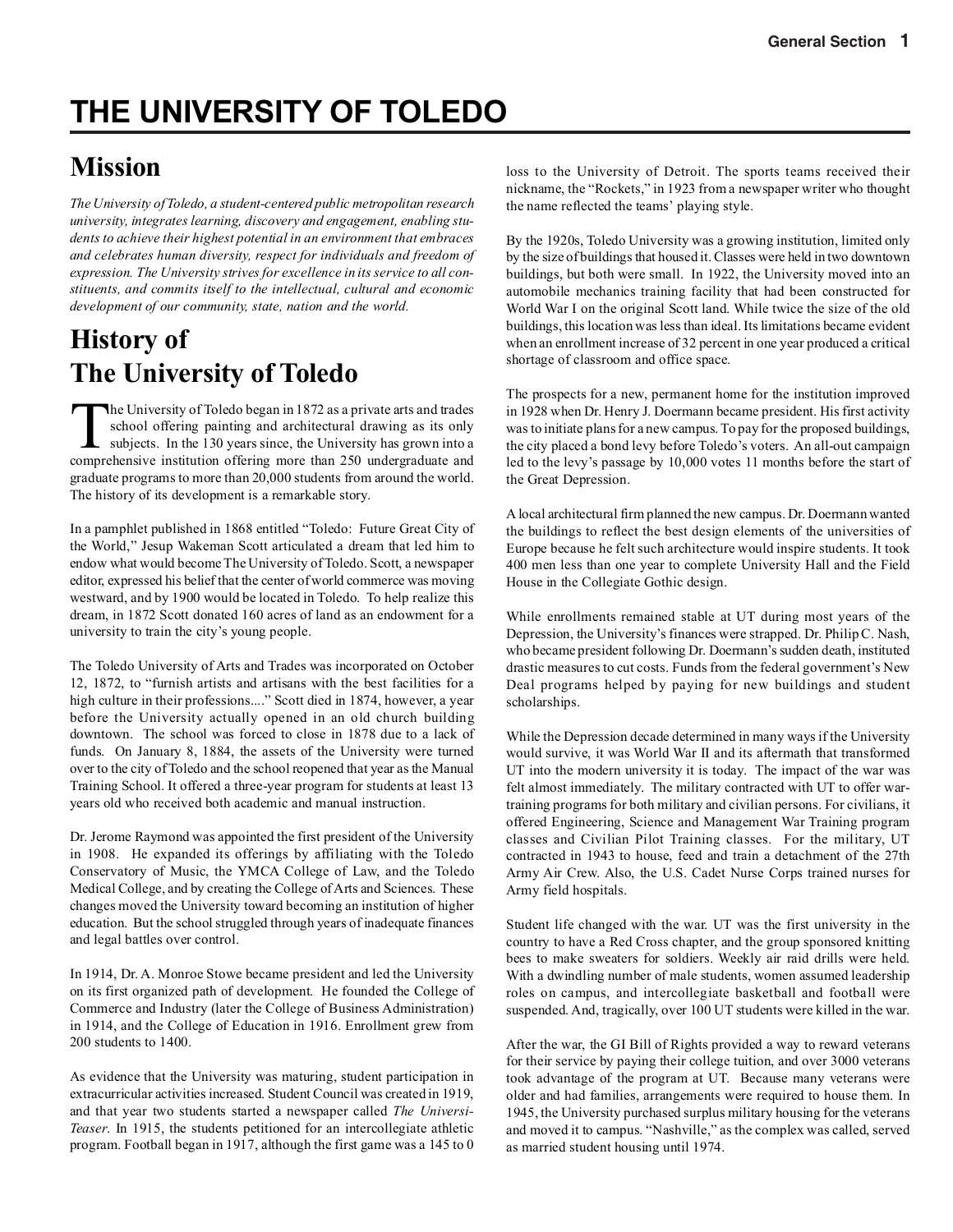In 1947, Wilbur W. White replaced Dr. Nash, who had died the previous year. White proposed a progressive ten-year development plan, but he died in 1950 before any new buildings were completed. He was succeeded by Asa S. Knowles. Dr. Knowles oversaw the completion of a new men's dormitory in 1952 and the new library in 1953. He expanded educational programming for adult students and created the Greater Toledo Television Foundation to utilize television for educational purposes.

Dr. Asa Knowles resigned the presidency in 1958. His last official act was to meet with Toledo City Council to discuss the future financing of the University. Over 12 percent of the city's budget was allocated to the University and this could not continue. Council suggested that consideration be given to acquiring financial assistance from the state, which would relieve the city of the burden of supporting the University while providing the funding needed for it to grow.

It was left to President William S. Carlson to pursue the issue. Three bills introduced into the state legislature in 1959 proposed a student subsidy for the state's three largest municipal universities, but all stalled, and the University's financial situation worsened. Fortunately, a 2-mill levy in 1959 passed by just 144 votes, raising \$1.7 million a year for the University. The three municipal universities of Akron, Cincinnati and Toledo continued to press for state financial assistance, and finally, on July 1, 1967, The University of Toledo became a state university. In addition to subsidy for students, state support provided capital improvement money for a campus building boom.

College students became more politically active in the 1960s. The decade produced frequent student protests, including many at The University of Toledo. Most of the UT protests were peaceful, like a "food riot" by dormitory students in 1968 over the quality of food. More serious protests by students opposed to the war in Vietnam did lead to several arrests. In 1970, the campus remained peaceful following the deaths of four student protesters at Kent State University. A protest by black students following the killing of students at Jackson State University in Mississippi temporarily closed University Hall in May of that year, but this ended when President Carlson met with the students and reached a peaceful accord.

UT marked its centennial in 1972 with a year of celebrations. Also that year, President Carlson retired, and Dr. Glen R. Driscoll was selected as his successor. Dr. Driscoll oversaw further expansion of the University's physical plant with the addition of the Center for Performing Arts (1976), Savage Hall (1976), the Center for Continuing Education (1978), and Stranahan Hall (1984). Centennial Mall, a nine-acre landscaped mall in the center of campus, replaced parking lots and Army barracks in 1980. Construction began in 1985 on SeaGate Center, a downtown complex of classrooms and meeting rooms that was part of downtown Toledo's revitalization efforts.

In 1985, Dr. Driscoll retired, and was replaced by Dr. James D. McComas. Dr. McComas continued the expansion of the University's facilities. McMaster Hall (1987) was completed, and plans were made for the Student Recreation Center (1990), the Larimer Athletic Complex (1990), the Greek Village (1990) and renovations to the Glass Bowl Stadium (1990). Dr. McComas's tenure at UT was brief, however, as he resigned in 1988.

Dr. Frank E. Horton, president of the University of Oklahoma, was selected The University of Toledo's 13<sup>th</sup> president in October 1988. To meet the challenges of the 1990s, Dr. Horton began a lengthy strategic planning effort to chart a course of targeted, purposeful growth. To help

achieve the plan's many goals, in 1993 the University launched a successful \$40 million fund-raising campaign called UT40.

The University continued to expand its physical environs in the 1990s. A major expansion of the campus took place when UT renovated commercial buildings at Dorr Street and Secor Road for classrooms. A new Academic Center and Residence Hall (1992) was built to house the Honors Program. Other new buildings included the Student Medical Center (1992), the Center for the Visual Arts at the Toledo Museum of Art (1992), the International House Residence Hall (1995) and Nitschke Hall (1995). And construction began in 1995 on a Pharmacy, Chemistry and Life Sciences complex on the main campus and a Lake Erie Research Center at Maumee Bay State Park.

Significant growth in the 1990s was not only in buildings, but also in technology. The University joined OhioLINK, a statewide library network, in 1994. Computer labs and hook-ups in dormitories and offices provided Internet access to most. Technological improvements allowed students to register for classes and check their grades by phone, and the University established a homepage on the World Wide Web.

In 1999, Dr. Vik Kapoor became the University's 14<sup>th</sup> president following Dr. Horton's retirement. Dr. Kapoor embarked on a restructuring program that included major resource reallocation and administrative reorganization. The Community and Technical College located on the University's Scott Park campus was closed during his administration and a new college—Health and Human Services—was created. In June of 2000, Dr. Kapoor resigned. The Board of Trustees appointed Interim President William Decatur.

On July 1, 2001, Dr. Daniel Johnson began as UT's 15th president. Dr. Johnson's agenda includes clarifying the institutional mission, managing enrollment effectively, rebuilding the administration, and building partnerships with the community. A strategic planning process begun under President Decatur is continuing under Dr. Johnson.

Despite the challenges facing higher education in the  $21<sup>st</sup>$  century, The University of Toledo in 2002 is an amazing success story. The institution has grown from a small, private arts and trades school to become a large state-assisted university. Many of its faculty and academic programs have worldwide reputations, and its campus is an architectural gem. If the past is any indication, the challenges will be met, and the institution will continue its path of growth and success for another 130 years.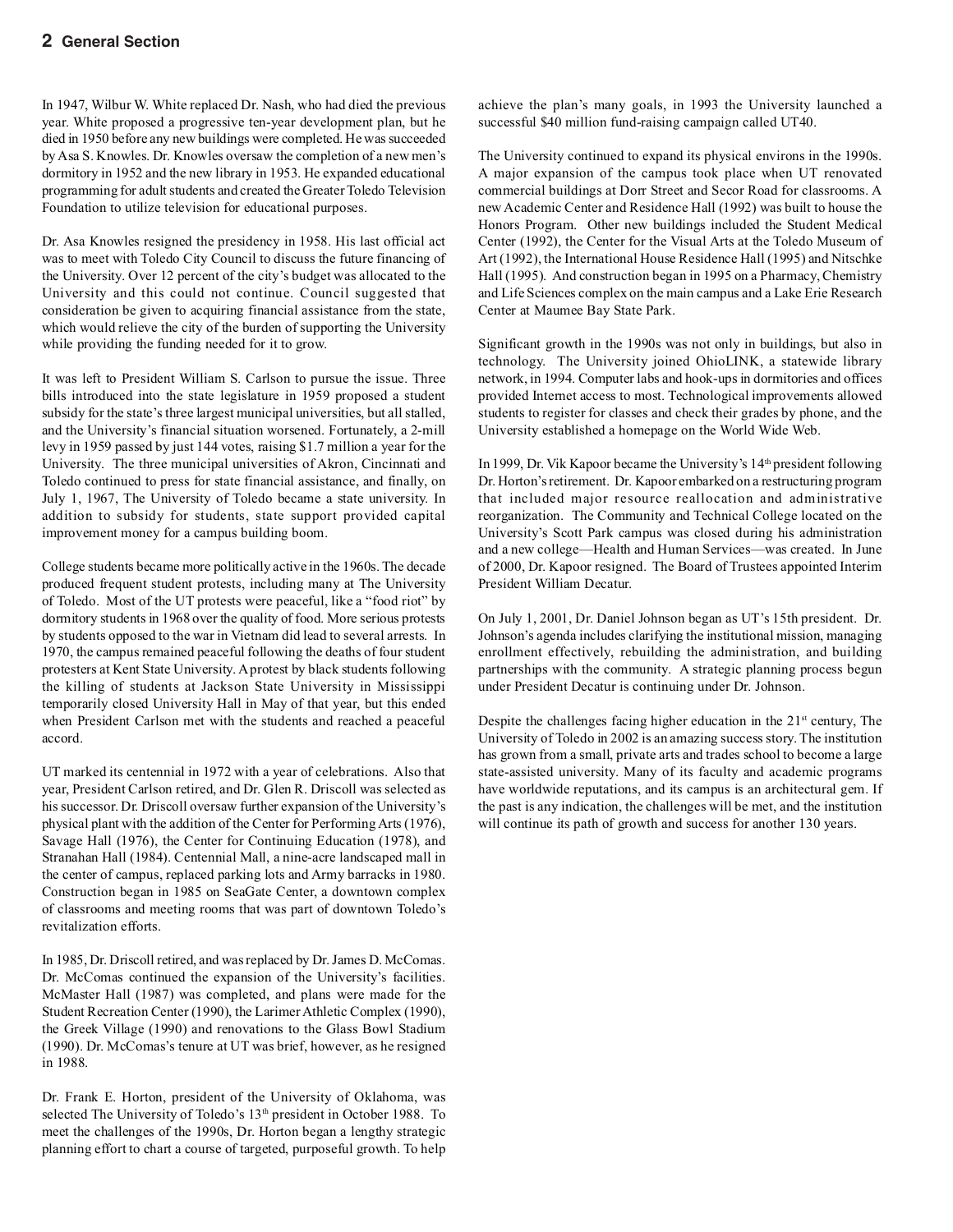# **Accreditation and Standards**

The University of Toledo is accredited by the **Commission on Institutions of Higher Education of the North Central Association**, 30 North LaSalle St., Suite 2400, Chicago, IL 60602-2504 (312) 263- 0456. Listed below are other professional organizations in which the University holds membership, or which approve the quality of its educational programs, or both.

Accreditation Board for Engineering and Technology Inc. Accreditation Council on Social Work Education AACSB (International Association for Management Education) American Association of Colleges for Teacher Education American Association of Colleges of Pharmacy American Association of State Colleges and Universities American Bar Association American Chemical Society American Council on Education American Council on Pharmaceutical Education American Institute of Architects American Kinesiotherapy Association American Physical Therapy Association American Society for Engineering Education American Society of Medical Technologists American Speech and Hearing Association Association of American Colleges Association of American Law Schools Association of Collegiate Schools of Planning Association of Governing Boards of Universities and Colleges Association of Urban Universities Board of Registry of the American Society of Clinical Pathologists Commission on Accreditation of Allied Health Education Programs Commission on Collegiate Nursing Education Computer Science Accreditation Commission Council for the Accreditation of Counseling and Related Programs Council of Graduate Schools in the United States Council of Great City Colleges of Education League of Ohio Law Schools Midwest Association of Graduate Schools NAFSA: Association of International Educators National Association of Developmental Education National Association of Learned Societies National Association of Schools of Music National Association of State Universities and Land-Grant Colleges National Athletic Training Association National Commission on Accrediting National Council for Accreditation of Teacher Education National Council for Instructional Administrators National Council for Occupational Education National Parks and Recreation Association Ohio Board of Regents Ohio College Association Ohio Continuing Higher Education Association Ohio Department of Education University Continuing Education Association University Study Abroad Consortium USA-SINO Teacher Education Consortium

# **Areas of Study**

The following list represents the programs of study offered by The University of Toledo. Each area is described later in this catalog.

### **Undergraduate Programs**

### **College of Arts and Sciences**

### **Bachelor's Degrees**

Africana Studies American Studies Anthropology Art Art History Asian Studies Astronomy Biology Chemistry Communication Economics English Environmental Sciences Environmental Studies European Studies Film French General Studies Geography and Planning Geology German Global Studies **History** Humanities Interdisciplinary Studies Latin American Studies Law and Social Thought Linguistics Mathematics Medical Technology Medieval and Renaissance Studies Middle East Studies Music Philosophy Physics Political Science Pre-Law *(not a major — students select a major from one of The University of Toledo fields of study)* Pre-Medical/ Pre-Dentistry/ Pre-Veterinary *(not a major — students select a major from one of The University of Toledo fields of study)* Psychology Religious Studies\* Sociology Spanish Theatre Urban Studies Women's and Gender Studies

\* Pending final approval of the Ohio Board of Regents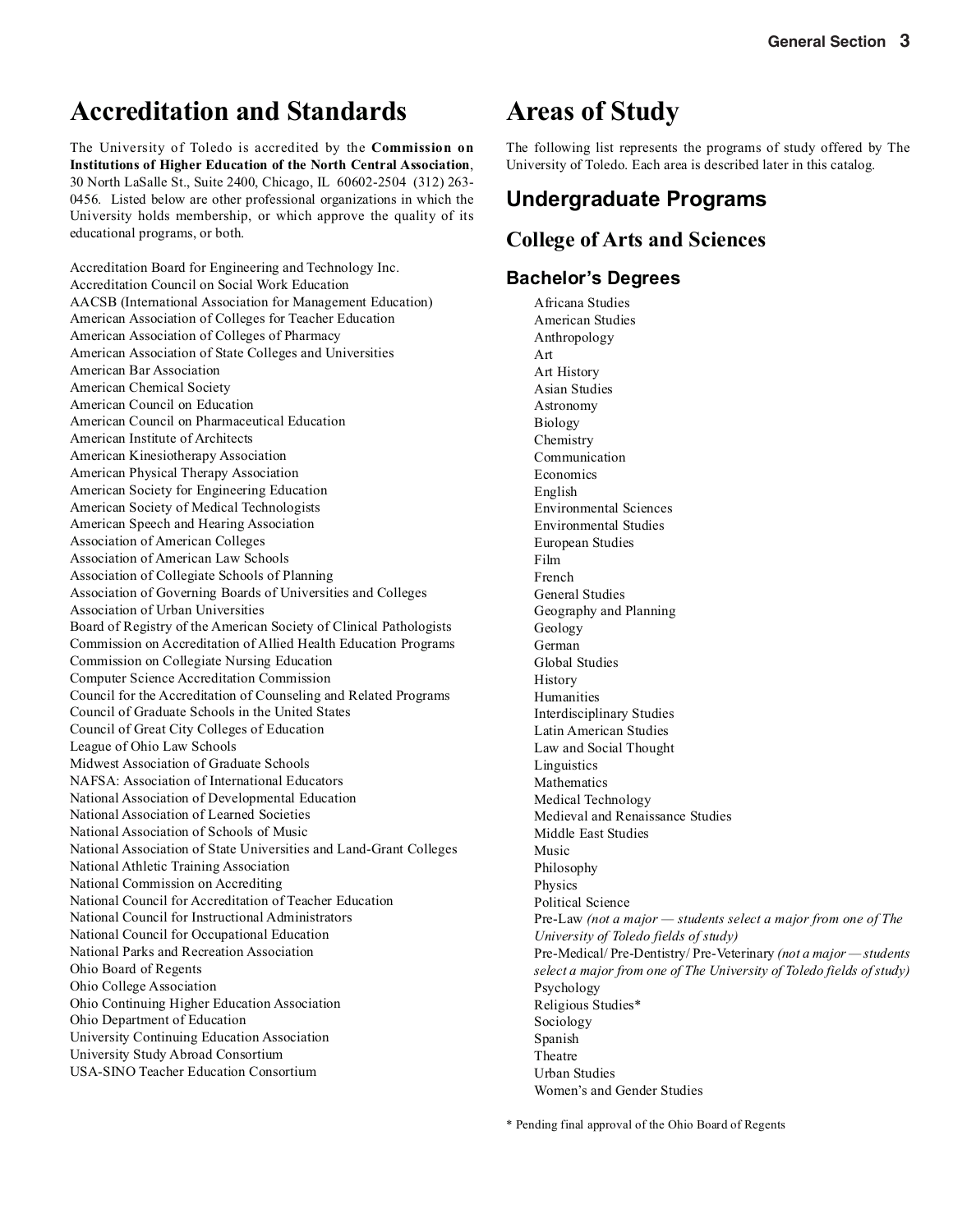### **Associate Degrees**

Chemical Technology Environmental Control Protection Technology Pre-Art Pre-Biology Pre-Chemistry Pre-Communication Pre-Medical Technology Pre-Political Science Pre-Psychology Pre-Sociology/Anthropology

### **College of Business Administration**

Accounting Business Analysis Electronic Commerce Entrepreneurship, Family and Small Business Finance Financial Services Human Resource Management Information Systems International Business Marketing Operations Management Organizational Development and Management Professional Sales Supply Chain Management

### **College of Education**

Adolescent Education Integrated Language Arts Integrated Mathematics Integrated Social Sciences Science (nine options) Early Childhood Education Pre-Kindergarten-Primary (PreK-3) Foreign Language (PreK-12) French German Latin Spanish Health (PreK-12) Mathematics Mathematics and Computer Science Middle Childhood Education Language Arts Mathematics Science Social Studies Music (PreK-12) Physical Education (PreK-12) Special Education Intervention Specialist Early Childhood (PreK-3) Mild/Moderate Special Needs (K-12) Moderate/Intensive Special Needs (K-12) Visually Impaired (PreK-12) Visual Arts (PreK-12) Career and Technical Education Health Careers Education

Industrial Engineering Systems Integrated Business Education

### **College of Engineering**

Bioengineering Chemical Engineering Civil Engineering Computer Science and Engineering Electrical Engineering Industrial Engineering Manufacturing Engineering Mechanical Engineering Engineering Technology Computer Science and Engineering Technology Construction Engineering Technology Electronics Engineering Technology Mechanical Engineering Technology

### **College of Health and Human Services**

Cardiovascular Technology Community Health Criminal Justice, B.S. Correctional Technology Law Enforcement Technology Emergency Medical Health Services Exercise Science Athletic Training Biomechanics Clinical Exercise Specialist Exercise Physiology Kinesiotherapy Pre-Physical Therapy Health Information Management Health Care Administration Mental Health Mental Health Technology Nursing, R.N. (A.D.N.) Nursing, B.S. Nursing Home Administration Paralegal Studies Recreation and Leisure Studies Recreational Therapy Respiratory Care Respiratory Care Technology Social Service Technology Social Work Speech Language Pathology

### **College of Pharmacy**

Pharmacy (last B.S. Pharmacy class must graduate by May 2004) Pharmaceutical Sciences Medicinal Chemistry Pharmaceutics Pharmacology - Toxicology Pharmacy Administration Doctor of Pharmacy (first 4 years of the 6-year program)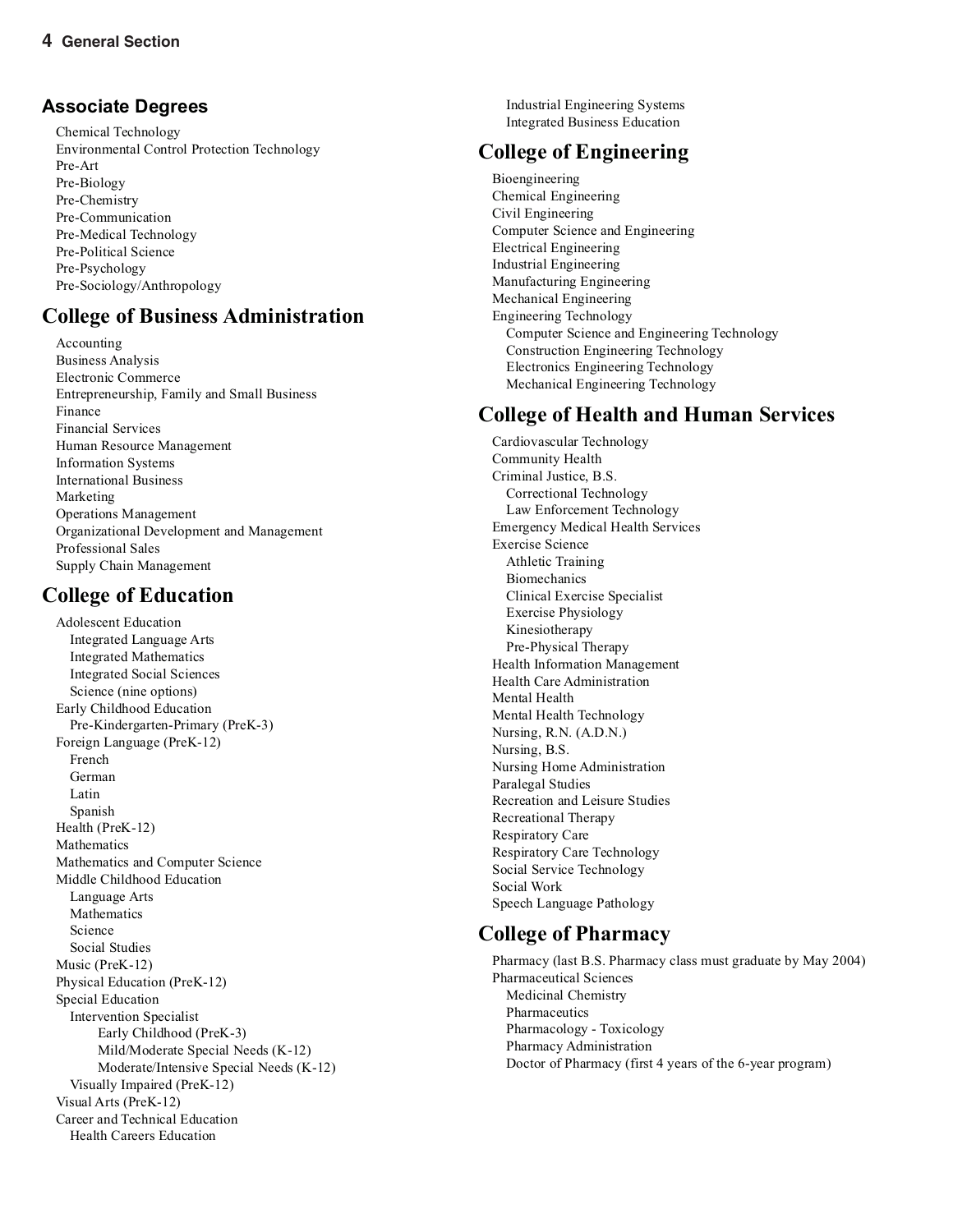### **University College**

### **Baccalaureate Programs**

Individualized Programs Adult Liberal Studies Administrative Services

### **Associate Degree Programs**

Administrative Office Technology – Legal Secretarial Major Business Management Technology Business Management Technology – Accounting Major Computer Network Technology Computer Software Specialist Information Management Technology Information Services and Support Marketing and Sales Technology Programming and Software Development

### **Transfer Program**

Prebusiness Administration

### **Interdisciplinary Studies for Technical Programs**

Associate of Technical Studies

### **Certificate Programs**

General Office – One Year Certificate Medical Secretarial – One Year Certificate

### **Graduate Programs**

For information on the graduate programs, please refer to this catalog's Graduate School section, which begins on page 239.

## **Cooperative Programs**

The University maintains several cooperative programs with the Medical College of Ohio at Toledo (MCO) and Bowling Green State University (BGSU). For example, nursing students from UT take their nursing and human biological sciences courses at MCO. The nursing faculty is supplied by MCO. Similarly, physical therapy students from UT who have completed the pre-professional physical therapy requirements in UT's College of Health and Human Services complete professional physical therapy course work at MCO. Many faculty members hold academic appointments from both institutions. There are arrangements for shared use of research and other facilities at both campuses.

UT students may enroll concurrently at BGSU to meet their individual educational goals. Students design the concurrent enrollment with the assistance of their home college. Graduate students at one institution may enroll and receive resident credit for classes offered at the other institution as part of their plan of study. Please see page 241 for further information on graduate Cooperative Enrollment programs.

# **Special Programs**

### **Student Success Center**

Students enrolled in the Student Success Center (SSC) are undecided as to major and college in the following categories:

- Direct from high school students with a grade point average (GPA) of at least 2.0 on a 4.0 scale
- Adult students with the exception of those who test into the Academic Skills Enhancement Program in University College
- Transfer students with a transfer GPA of at least 2.0
- Students not seeking a degree
- Students enrolled in high school
- Student-athletes (academic eligibility)

University of Toledo students in good standing (a minimum GPA of 2.0) may transfer internally from a UT college to undecided status in the SSC. Degree-seeking students may earn a maximum of 48 credit hours while enrolled in the SSC. Students will transfer internally from SSC to UT majors and programs for which they are eligible.

### **Programs**

### *QUEST Program* – *for undecided/exploring students*

The QUEST for Success Program serves direct from high school students; transfer students; and adult students, out of high school more than one year, who are undecided on a college and academic major.

The University of Toledo's QUEST for Success Program is designed to assist students who want to explore their academic and career options before making a decision on a major. Staffed by academic advisers dedicated to students who are exploring their possibilities, the QUEST Program focuses on the needs of these students and coordinates with other student services at the University including Career Services, Counseling Center, tutoring (through the Learning Enhancement Center), college offices, faculty, etc.

#### *Non-Degree Program* – *for students who want to take classes for personal interest*

There is no time limit for the student to be served through the center.

### *Post Secondary Enrollment Options Program*– *a state-funded*

*program for high school students, freshman through senior years* The University of Toledo's Post-Secondary Enrollment Options Program (PSEOP) is designed to provide qualified students the opportunity to enroll in courses offered by the University on a space available basis. Students must meet additional admissions requirements and submit a separate application for the PSEOP, which is available through their high school guidance offices and the Office of Undergraduate Admission. Application deadlines are typically in mid-May for the following year.

### *High School Concurrent Enrollment* – *for students who are still in high school*

The University of Toledo's High School Concurrent Enrollment program is designed to provide qualified high school students the opportunity to enroll in a selected number of courses offered by the University on a space available basis. Students must submit a separate application for High School Concurrent Enrollment which is available through their high school guidance office.

### *Athletic Compliance and Eligibility* – *academic eligibility of student athletes*

The University of Toledo is very concerned about the welfare of the student-athletes, not only their success in their chosen sports but also in their academic endeavors. UT's athletic academic eligibility coordinator monitors grades and percentage toward completion of the studentathlete's degree. The eligibility coordinator certifies initial and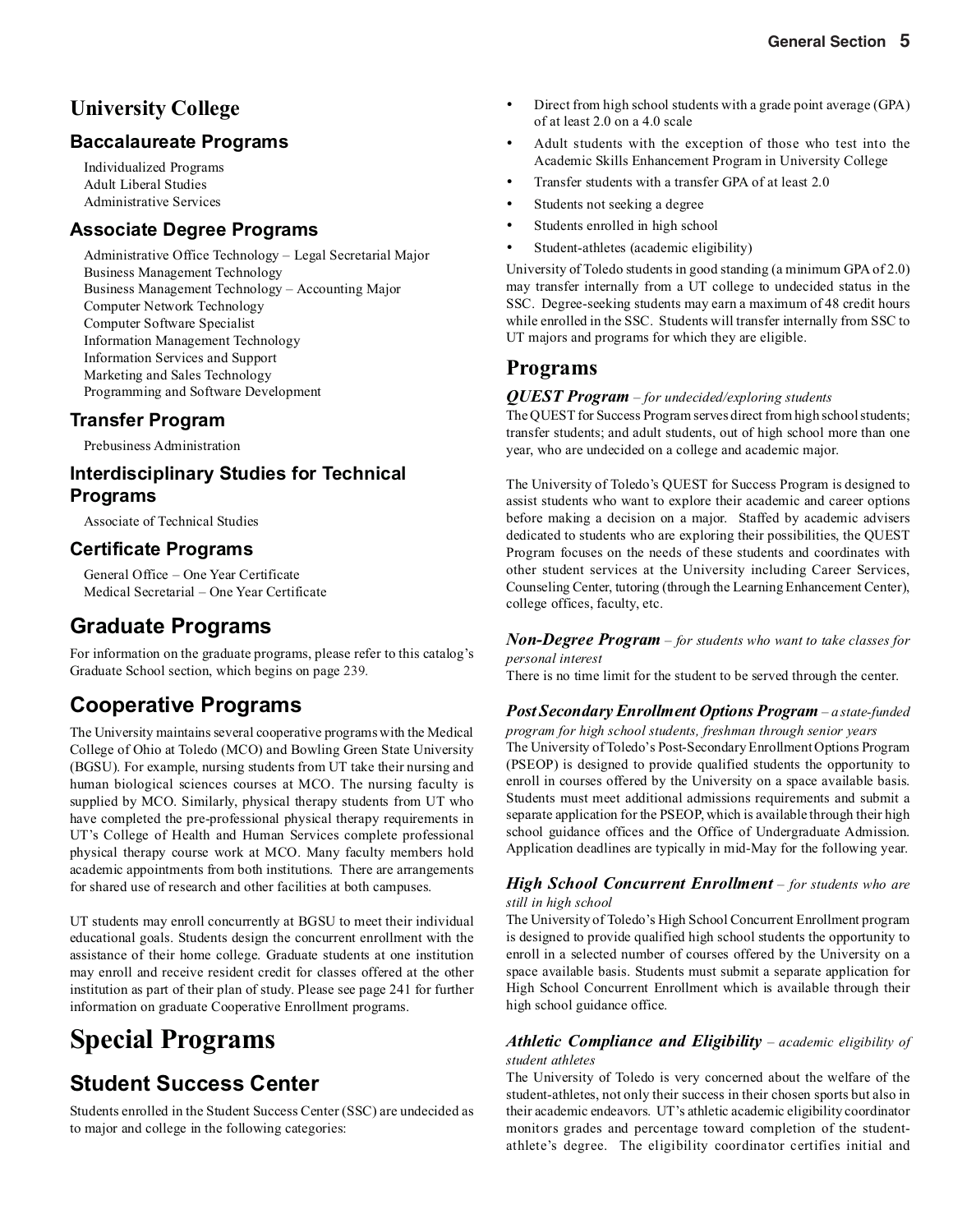continuing eligibility working with student-athletes, coaches and administrators to adhere to MAC and NCAA rules and regulations. Academic advising for the undecided student-athlete is also provided.

### **Admission Policies**

*Refer to the Admission Section of this catalog for information on admission requirements.*

The Center serves undecided, direct from high school students; students who are ineligible for their University of Toledo college of choice; students who transfer from another UT college internally to undecided status; and adult and transfer students who are undecided on a course of study. All entering students are required to have a high school or transferring college GPA of 2.0 on a 4.0 scale and to meet with their assigned academic advisers to explore possible majors as well as plan their course of study.

### **Honors Program**

The University of Toledo offers all students of exceptional academic ability the opportunity to enter a special program of academic rigor and challenge. Honors advisers in the Honors Program will advise the students who are eligible and accepted into Honors in the QUEST Program. (See the University Honors Program section.)

### **Academic Policies**

*Refer to the Academic Policies Section of this catalog for General Academic Policies that apply to all students.*

### **Probation**

A student whose cumulative GPA is less than 2.0 will be placed on probation. Refer to the General Academic Policies section of the General Section of this catalog.

### **Academic Suspension**

Academic Suspension means that a student may not take classes at The University of Toledo for a period of at least one semester. Refer to the General Academic Policies section of the General Section of this catalog.

### **Suspension, Readmission and Dismissal Policies**

After serving the required suspension period, a student may petition for readmission into the Student Success Center program. The petition must be received at least one month before the beginning of the semester in which the student wishes to readmit. If the petition is accepted, the SSC committee will determine the terms of the Conditional Re-admission Agreement under which the student will be permitted to reenroll. Suspended students who are granted readmission must maintain the designated GPA for each semester thereafter and meet the conditions of their readmission agreement. Students failing to meet these conditions are subject to a one-year suspension. Students who fail to meet the conditions for readmission after their second suspension are subject to dismissal and are not eligible for readmission to the University for at least three years. Refer to the General Section of this catalog for information on the Academic Forgiveness Policy.

### **Academic Advising**

Students entering the SSC will be given one-on-one advising after the initial Rocket Launch Orientation advising session. Students are assigned specific advisers and, in most cases, will be seeing those advisers throughout their stay in the SSC. Students are given three semesters to explore the various majors and come to decisions on the areas they are interested in having as majors. The advisers guide them in their choices.

### **Student Responsibility**

A student is required to see an adviser at least once each term. The ultimate responsibility for course selection rests with the student who is working toward fulfilling requirements identified by advisers.

### **Curriculum**

While in the QUEST Program students follow a general curriculum of core requirements. During this exploration period, students are encouraged to take survey classes in the various disciplines of their interest. The core classes the student takes while in QUEST will apply to most majors available to the student and will count toward completion of that degree. An orientation class (required by all colleges) and a career and self-evaluation exploration class are also required for the undecided student.

PSEOP and Concurrent students take classes that are selected with the advice of their high school guidance counselors and their SSC academic adviser.

Non-degree seeking students can take any classes for which they have the prerequisites.

## **Declaring or Changing a Major**

There is a three-term, or 48 credit-hour, limit for the QUEST Program. After this period, full-time students will be ready to take classes in their chosen major and will be encouraged to declare their major. A student may declare his/her major at any time prior to the three-term limit. To declare a major students must follow the procedure of the college from which the major is offered and meet criteria for admission to that college.

The Student Success Center is located in Rocket Hall 1400. For further information, please call 419.530.1250. Send e-mail to *quest@utnet. utoledo.edu*. The Web address is *www.studentsuccesscenter.utoledo.edu*.

## **Academic Skills Enhancement Program**

The University of Toledo has an Academic Skills Enhancement program (ASE) which provides intensive instruction, tutoring, advising, and other support services to admitted high school graduates who have an ACT composite score of 18 or less or an SAT of 860 or less AND a high school cumulative GPA of less than 2.0. Students who qualify for ASE will be admitted into their respective colleges provided they meet college or program entry requirements. Faculty and staff from University College will work with students to provide services during their first semester or until completion of the program.

# **Office of Study Abroad**

The Office of Study Abroad serves as a key resource at UT in regard to international activities. The office collaborates with the many academic departments in creating and administering study-abroad opportunities for undergraduate and graduate students as well in the transfer of academic credit. One of the most important responsibilities of the office, however, is to provide resources and guidance to students preparing to study abroad. The office also arranges and conducts pre-departure and re-entry sessions for students. In addition, the office provides information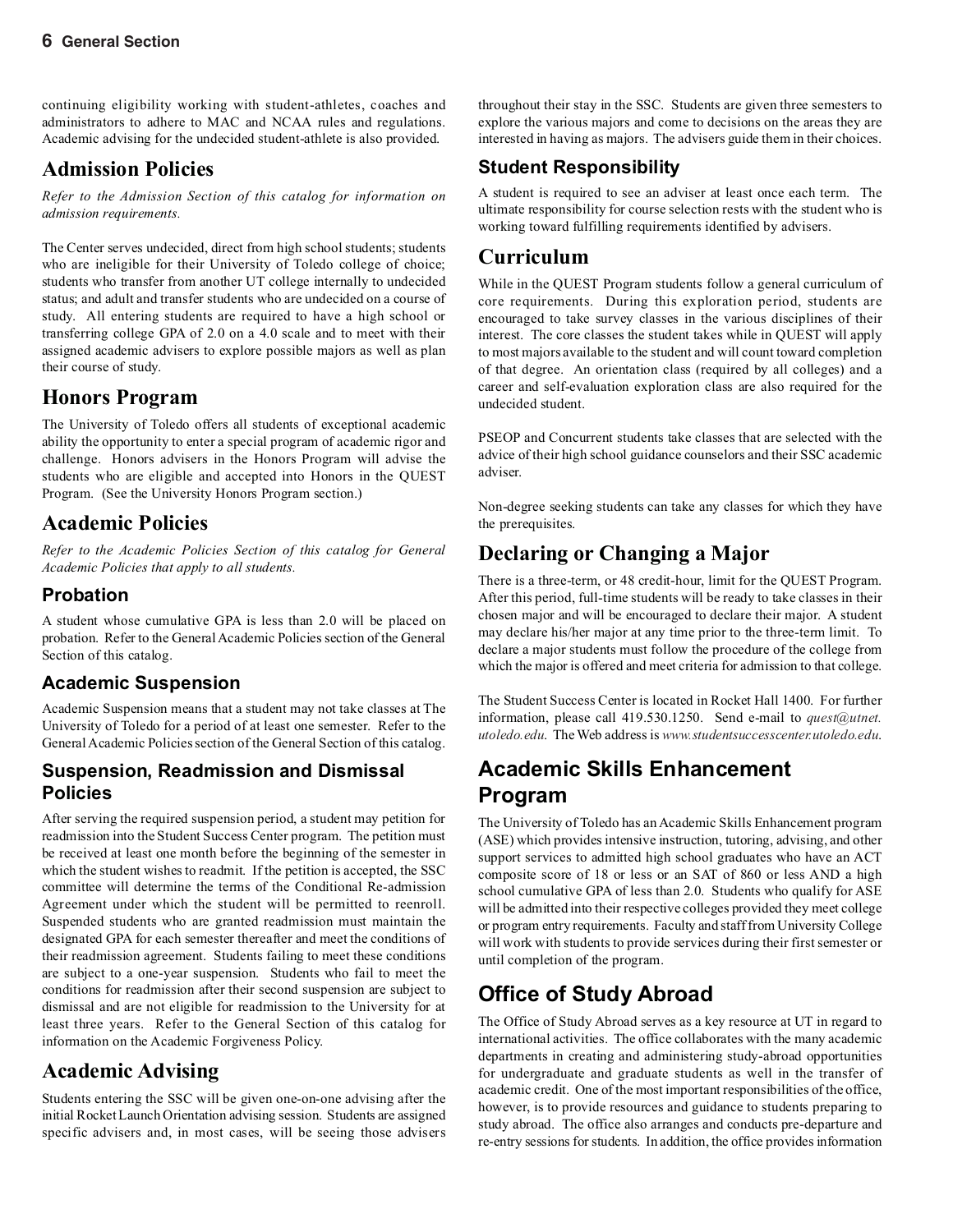and support to UT faculty for various international activities, such as short-term teaching abroad and faculty development opportunities. Finally, the office provides financial support to students in the form of a travel grant, and the office administers the various Fulbright Awards, the National Security Education Program grants as well as other special scholarships and grants.

The Office of Study Abroad is located in University Hall 2300. For more information, please call 419.530.8550.

## **TRIO Student Support Services**

TRIO Student Support Services (SSS) helps students from families with incomes under \$24,000 where neither parent graduated from college to stay in college until they earn a bachelor's degree. Participants, who include disabled students, receive tutoring, counseling and remedial instruction. The goal of SSS is to help students to earn a degree and to attain high levels of personal, academic and professional success by acclimating them to the many facets of the college experience. To achieve this goal, the SSS program provides a wide range of services tailored to students' individual needs. Among these services are a detailed orientation and study-skills course, individual and intrusive academic counseling, career and social adjustment counseling, and tutoring. Students' academic progress is monitored throughout the school year in order to help them to succeed academically.

Students participating in the program have an assigned SSS counselor and are provided with information regarding course selection, campus resources, college expectations and ways to better interact with instructors. Each spring the program holds the Student Support Services Annual Conference in order to give participating students a chance to interact with each other, as well as with other members of the University community, while addressing academic issues relevant to them.

The SSS program is a federally funded TRIO program administered by The University of Toledo's Office of EXCELlence. For more information, contact The University of Toledo Office of EXCELlence at 419.530.3600 or SSS directly at 419.530.3609.

## **University Honors Program**

The University Honors Program is designed for highly motivated and academically talented students in all baccalaureate colleges and the QUEST Program. Admission to Honors is competitive and based on high school grade point average (GPA), ACT or SAT test scores, an essay, an extracurricular resume and references. Students entering directly from high school with a 3.75 GPA or higher (4.0 scale) and an ACT composite of 28 or higher (SAT composite of 1260) are encouraged to apply. Highly motivated students with at least a 3.5 GPA and an ACT composite of 25 (SAT composite of 1140) are also considered for admission. Upper class or transfer students may apply for admission to Honors if they meet the specific requirements for the various baccalaureate colleges, as described elsewhere in this catalog. Admission to the University Honors Program is granted on a space-available basis.

The University Honors Program is located in Sullivan Hall. For further information, please call 419.530.6030, send e-mail to *honors@uoft02.utoledo.edu,* or visit the Honors Program Homepage at *http://www.utoledo.edu/www/honors/*.

## **Army Concurrent Admissions Program (ConAP)**

The Concurrent Admissions Program is a joint program of the Army, Army Reserve, Army National Guard, Service-members Opportunity College, and The University of Toledo. This program recognizes new soldiers' intent to enroll before, during or after enlistment. Soldiers on active duty are encouraged to participate in the Distance Learning program. Upon completion of enlistment, ConAP soldiers return to the University to complete degree requirements. Students may be awarded credit for military training and job experience appropriate to the student's curriculum.

Students in the ConAP program are subject to the University's admission and degree requirements, as published in the catalog, at the time of enrollment in classes at the University. Enrollment of a student, who, subsequent to this agreement attempts college coursework elsewhere, is subject to institutional review.

Eligible soldiers are encouraged to maintain contact with the University ConAP representative to provide current mailing and e-mail addresses. Students may be required to take certain developmental courses or undergo other academic preparation and may be limited in the number of courses taken. The student is subject to the college's degree requirements. The application fee will be deferred until the student enters The University of Toledo. For more information, contact the Military Service Center at 419.530.4373.

## **Special Program for Senior Citizens**

A unique educational opportunity is available for adult learners age 60 or older. Individuals may engage in serious academic study or attend courses for general interest. This program provides educational experiences at reduced rates to individuals 60 or older who have been an Ohio resident for at least one year and whose family income is below 200 percent of the federal poverty guidelines based on family size. Students may enroll in courses on a space available basis and are responsible for textbooks and course materials, lab fees, parking and graduation application fees. Contact University College at 419.530.3142 for more information.

# **Undergraduate Admission**

### **Application Materials**

To request the appropriate application materials for undergraduate admission to The University of Toledo, please write or call:

The University of Toledo Office of Undergraduate Admission 2801 West Bancroft Street, Mail Stop 306 Toledo, Ohio 43606-3390 419.530.8700 or 1.800.586.5336 ext. 8700

You may also wish to visit our Web site at: *http://undergradadmission .utoledo.edu* for more information or to apply online. Students may pick up an application in Rocket Hall.

Following are the categories of new students and the page on which prospective students may find information on application procedures: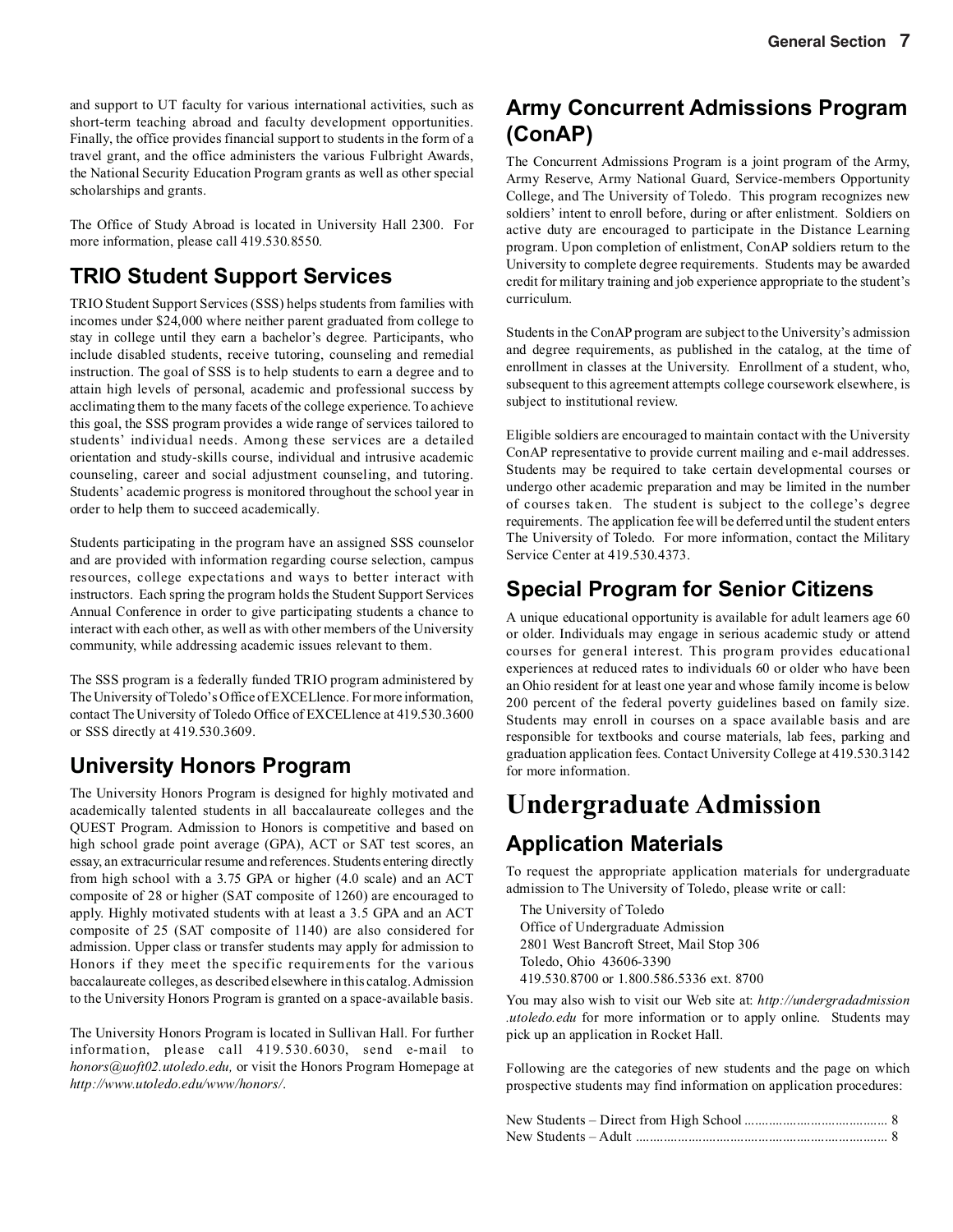## **First Year — New Students**

### **New Students – Direct from High School**

Students preparing for college study must complete a carefully planned program of study in high school. Only students who have earned a high school diploma, or the equivalent, will be considered for admission. The University's colleges have high school college preparatory curriculum requirements.

### **Application Procedure**

Students may visit or call the Office of Undergraduate Admission for High School students, Rocket Hall Room 1300 419.530.8700 or 1.800.586.5336 ext. 8700.

To apply for admission to The University of Toledo, a prospective direct from high school student must submit the following initial materials:

- a completed and signed application for admission
- a \$40 nonrefundable application fee (check or money order) payable to: **The University of Toledo**.
- academic credentials:
	- − an official high school transcript or results of the test of General Educational Development (GED)
	- − results from either the ACT or SAT if the student is an Ohio resident out of high school less than one year or a resident of a state other than Ohio out of high school less than two years.
	- − official college transcripts if attended college while in high school or if fewer than 8 semester **or** 12 quarter hours of college level work were attempted after high school at another regionally accredited college or university.

An official transcript is one that has been received directly from the issuing institution. It should bear the school's seal, recent date and an authorized signature. Under unusual circumstances, exceptions may be made at the discretion of a professional staff member.

Note: Students with AP, CLEP, DANTES, military, portfolio or training credit should refer to the Alternative College Credit section in this catalog.

Results from the ACT or SAT can be sent directly from the testing company to UT; the ACT code for UT is 3344 and the SAT code for UT is 1845. A test score also can be submitted as part of the official high school transcript.

If an Ohio resident has not yet taken one of these tests, an application for admission can be submitted and the applicant can be reviewed for admission consideration without a test score, but a test score should be forwarded to UT after the completion of the test. Non-Ohio residents must have a cumulative grade point average (GPA) of 2.0 on a 4.0 scale and have either a 21 ACT composite score or a 980 SAT combined score for admission consideration; non-Ohio residents with strong college

preparatory curriculum who do not meet test score requirements will be reviewed on an individual basis.

Test results may be used at UT for academic scholarship award decisions and to determine placement of first-year students in appropriate collegelevel course work. It is to the applicant's benefit to submit test results to the University. Ohio residents, however, who have been out of high school for one year or more and non-Ohio residents who have been out of high school for two years or more need not submit test results for admission consideration.

Applications to The University of Toledo are accepted throughout the year. Admission decisions are made on a rolling basis. Because an applicant must first be admitted before applying for financial aid, scholarships and on-campus housing, and because there is limited space in certain programs, it is recommended that applicants request admission early. UT notifies students of their admission status within four weeks of all application materials being received by the Office of Undergraduate Admission.

### **New Students – Adult**

Adult students are those who identify with one or more of the following:

- Have been out of high school for one year or more
- Have a GED

Have fewer than 8 semester or 12 quarter hours or college level work attempted at another regionally accredited college or university.

### **Application Procedure**

New adult students may visit or call the Office of Adult, Transfer and International Admission, Rocket Hall Room 1060 419.530.5757 or 1.800.586.5336 ext. 5757.

To apply for admission to The University of Toledo, a prospective new student must submit the following initial materials:

- a completed and signed application for admission
- a \$40 nonrefundable application fee (check or money order) payable to: **The University of Toledo**.
- Academic credentials:
	- − an official high school transcript or results of the test of General Educational Development (GED)
	- − official college transcripts from all regionally accredited universities attended
	- − results from either the ACT or SAT if the student is a resident of a state other than Ohio out of high school less than two years.

An official transcript is one that has been received directly from the issuing institution. It should bear the school's seal, recent date and an authorized signature. Under unusual circumstances, exceptions may be made at the discretion of a professional staff member.

Note: Students with AP, CLEP, DANTES, military, portfolio or training credit should refer to the Alternative College Credit section in this catalog.

Applications to The University of Toledo are accepted throughout the year. Admission decisions are made on a rolling basis. Because an applicant must first be admitted before applying for financial aid, scholarships and on-campus housing, and because there is limited space in certain programs, it is recommended that applicants request admission early. UT notifies students of their admission status within four weeks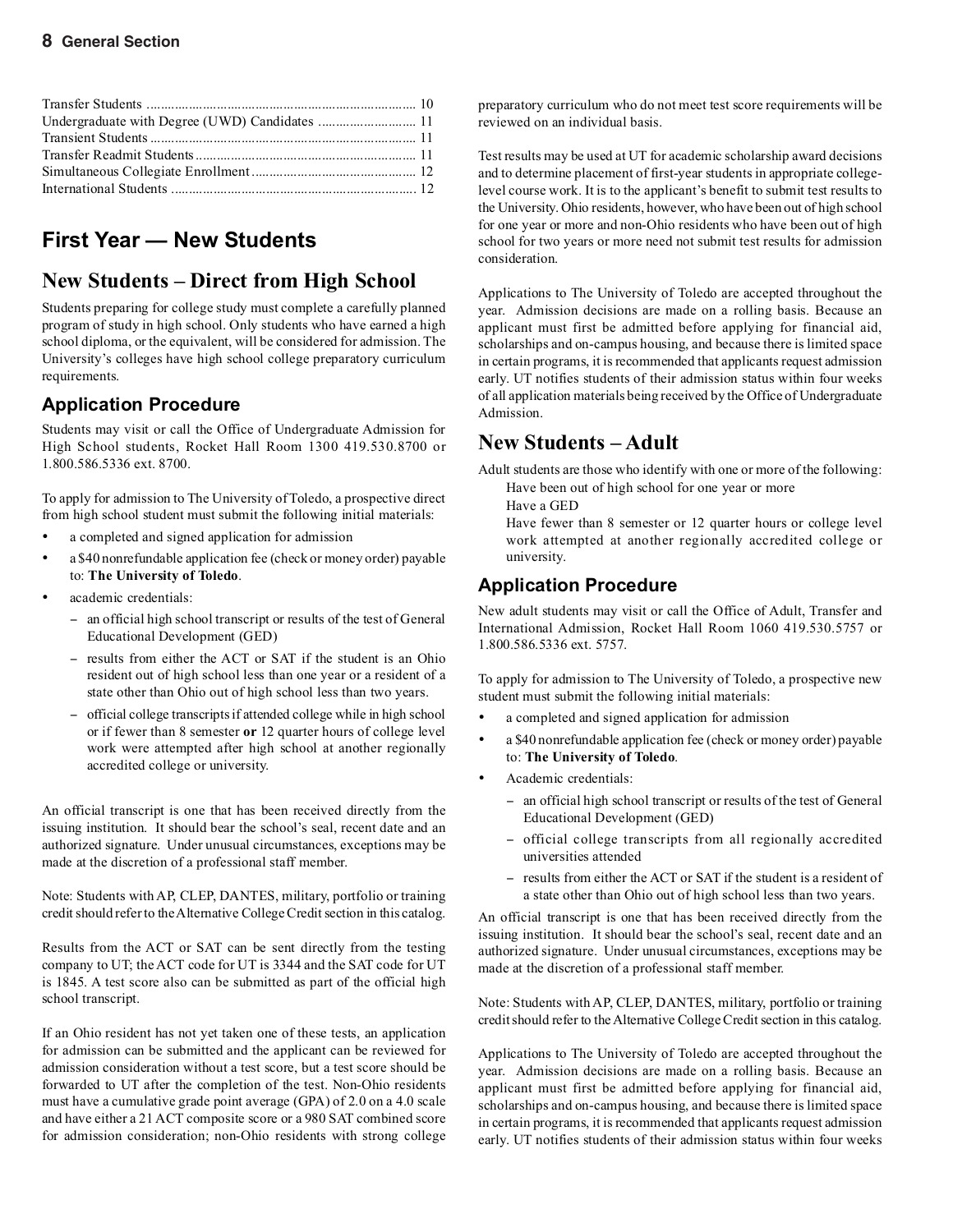of all application materials being received by the Office of Undergraduate Admission.

### **Admission Standards – New Students**

The University of Toledo requires specific completion of college preparatory curriculum course work for admission consideration.

College preparatory core curriculum (1 unit is equal to 1 year of high school study), which includes:

- 4 units of English
- 3 units of math (including Algebra I, II, and Geometry or equivalent course work)
- 3 units of natural science
- 3 units of social science

Ohio residents not meeting the above requirements are reviewed on an individual basis for admission consideration.

Only students who have earned a high school diploma or the equivalent will be considered for admission. Students will be tested to determine proficiency in English composition and mathematics. Deficiencies will have to be corrected in the first year of college study. Students who are residents of a state other than Ohio must have a cumulative grade point average (GPA) of 2.0 on a 4.0 scale. Non-Ohio residents who have been out of high school less than two years must also have an ACT composite score of 21 or a SAT combined score of 980 for admission consideration. Non-Ohio residents with a strong college preparatory curriculum who do not meet test score requirements will be reviewed on an individual basis. Some UT colleges and programs have specific admission criteria that must be met in order to be admitted.

**Note:** The profile of first-year students enrolling for the fall 2001 class included these averages: a 3.038 cumulative high school GPA; an ACT composite score of 21.44; an SAT combined score of 1011. Although these averages should not be construed as minimum requirements for admission, they provide an indication of the level of preparation and ability of our currently enrolled students.

### **Home Schooled Students**

Home schooled students must submit a completed admission application and a \$40 application fee along with transcripts showing all high school level courses and grades. Admission to UT will be evaluated on an individual basis, taking into consideration curriculum, grades and ACT or SAT scores. Results from the ACT or SAT should be sent directly from the testing company to The University of Toledo. Home schooled students who have received a GED diploma may also be admitted to UT. In this case, photocopies of the GED diploma and scores will be required. Some UT colleges and programs have specific admission criteria that must be met in order to be admitted.

### **Special Admission Standards – New Students**

New direct from high school students must have a minimum 2.0 high school GPA and an ACT composite score of 19 (or SAT combined score of 910) in order to be admitted directly into their major. Students who do not meet the above standards will be admitted into the college of their choice in the Academic Skills Enhancement (ASE) Program as a pre-major and will be required to complete preparatory courses before entering their major. More information about the pre-major program may be obtained by contacting the Student Development Center in University College.

Other specific requirements follow:

### **College of Arts and Sciences**

To be considered for admission to the **premedical, predentistry or preveterinary** programs, first-year students need at least a 3.0 cumulative high school GPA **or** a minimum ACT composite score of 25 or an SAT combined score of 1130.

Admission to a baccalaureate program in music requires approval of the music faculty which will be determined by a special audition. To arrange an audition, please contact the department of music at 419.530.2448.

### **College of Business Administration**

Beginning fall 2003, to be admitted to the bachelor of business administration program at The University of Toledo, students will need at least a 2.25 cumulative high school GPA. Students with an ACT of 25 or higher will be admitted to the College of Business Administration regardless of high school GPA. Students who do not qualify for admission to the College of Business Administration will be admitted to the  $2 + 2$  pre-business administration program of University College. All academic credits that fulfill the requirements of the  $2 + 2$  pre-business administration program will transfer to the College of Business Administration.

### **College of Engineering**

For admission to bachelor of science programs, first-year students need at least a 3.0 cumulative high school GPA and a minimum 22 ACT composite score or 1020 SAT combined score. Applicants also must successfully complete a minimum of four years of high school mathematics, with the fourth year emphasis in trigonometry or precalculus, and high school chemistry. Completion of high school physics also is strongly recommended.

Students not meeting the minimum requirements for the bachelor of science programs will be reviewed for the college's bachelor of science in engineering technology (B.S.E.T.) programs or associate of applied science in engineering technology. For admission to the B.S.E.T. programs, students need at least a 2.0 cumulative high school GPA and a 21 ACT composite score or 980 SAT combined score.

Applicants to the computer science and engineering program are required to have either a cumulative GPA of 3.0 and a 25 ACT composite score or 1130 SAT combined score or a 3.2 cumulative GPA and a 22 ACT composite score or 1020 SAT combined score.

### **College of Health and Human Services**

**Bachelor of Science in Nursing**: Students pursuing this degree are admitted into a prenursing curriculum in the college. Upon completion of the prenursing curriculum, there is a competitive admission process for the professional sequence of the bachelor's program, which is housed at the Medical College of Ohio in Toledo.

**Physical Therapy**: Physical therapy is moving to a master's level program nationwide. UT now offers an entry-level master's program in physical therapy. This is an extension of the bachelor of science in exercise science degree program in conjunction with the Medical College of Ohio.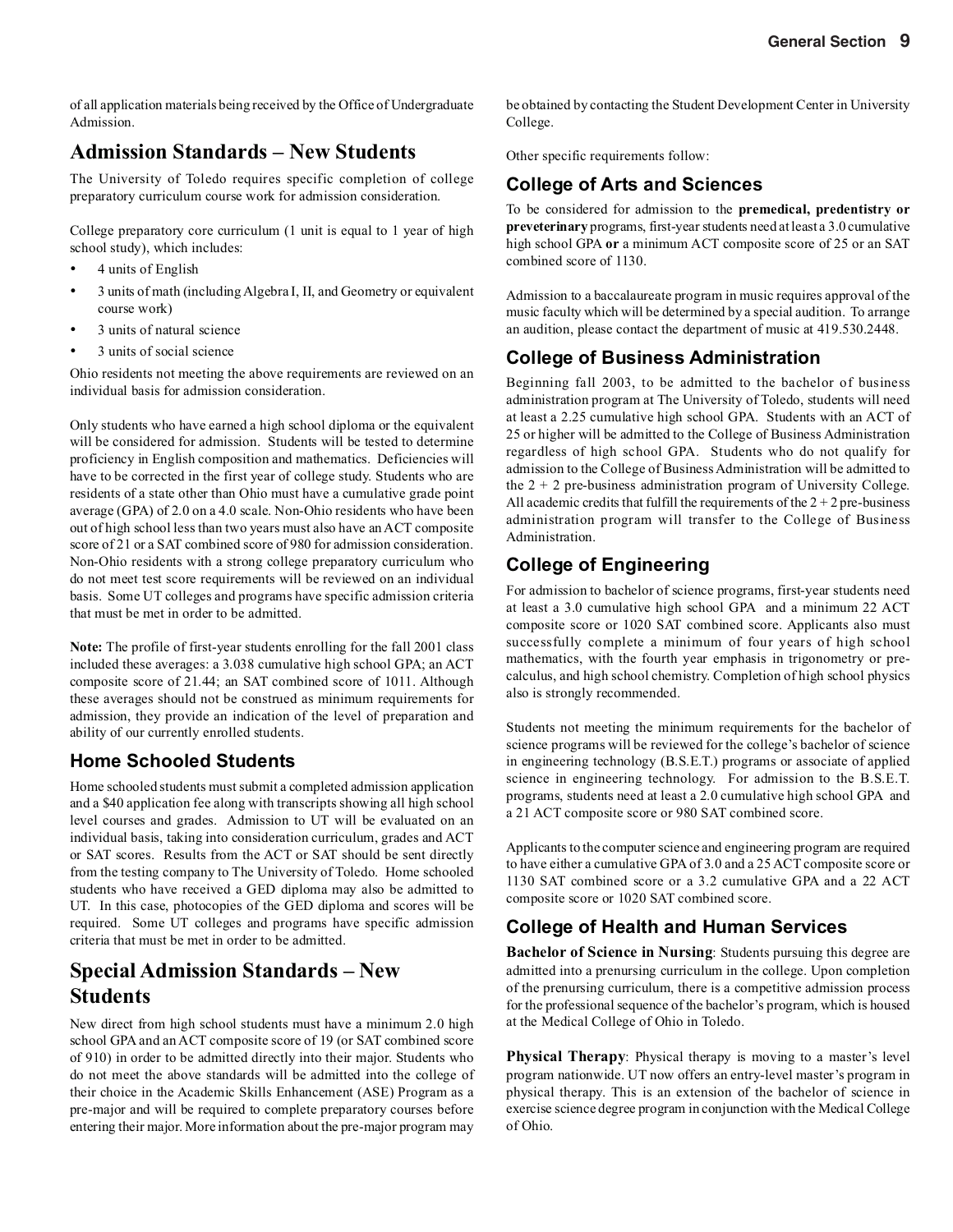### **Cardiovascular Technology, Emergency Medical Health Services, Respiratory Care (Associate and Baccalaureate degree) and the Associate degree Registered Nurse programs**:

Once admitted to the college, each student must file a separate application with the college's Selective Admissions Committee to participate in the competitive admission process.

These selective admission programs require:

- 2.5 minimum cumulative high school GPA
- Successful completion of 3 years of high school math, biology, and chemistry with a C or better

### **College of Pharmacy**

Students interested in pursuing the entry-level doctor of pharmacy (Pharm.D.) or the bachelor of science in pharmaceutical sciences (B.S.P.S.) are admitted into a preprofessional or lower division pharmacy curriculum. After the completion of prerequisite course work, there is a selective admission process for the professional or upper division sequences.

A select group of academically exceptional high school graduates may be offered early admission to the entry-level Pharm.D. program. Automatic admission to the third year of the curriculum will be contingent upon successful completion of the first and second preprofessional years, while maintaining specific scholastic standards.

## **Transfer Students**

### **First Time at The University of Toledo**

### **Definition of a Transfer Student**

Transfer students are those students who enroll at The University of Toledo with 8 or more semester (or 12 or more quarter) hours attempted at another regionally accredited college or university beyond high school. Transfer re-admits (transferred out of UT to another regionally accredited college or university and then transferred back to UT), undergraduates with degrees (UWDs), and transient (guest) students are included in this category.

### **Application Procedure**

Transfer students may visit or call the Office of Undergraduate Admission for Adult, Transfer and International Students, Rocket Hall Room 1060 419.530.5757 or 1.800.586.5336 ext. 5757.

To apply for admission to The University of Toledo, a prospective transfer student must submit:

- A completed and signed application for admission;
- A \$40 nonrefundable application fee (check or money order) payable to: **The University of Toledo**; and
- Official transcripts from all regionally accredited colleges/universities previously attended. An academic transcript request form can be obtained from the UT Office of Undergraduate Admission along with the application form. *Students who have attempted fewer than 8 semester or 12 quarter hours must also submit an official high school transcript or results of the General Educational Development (GED) test.*

Note: Students with AP, CLEP, DANTES, military, portfolio or training credit should refer to the Alternative College Credit section of this catalog.

An official transcript is one that has been received directly from the issuing institution. It should bear the school's seal, recent date, and an authorized signature. Under unusual circumstances, exceptions may be made at the discretion of a professional staff member.

Students interested in transferring to The University of Toledo can apply throughout the year. Admission decisions are made on a rolling basis. However, for best results, students should have their applications and necessary materials — including all academic transcripts — submitted to the Office of Undergraduate Admission on or before priority deadlines established for each term. Deadlines are typically one month prior to the beginning of the term in which the student seeks admission.

### **Readmit Procedure**

Any student who previously attended The University of Toledo and who has not been enrolled at The University of Toledo for two consecutive semesters (exclusive of summer) must submit a readmit form to the college of their choice. Admissibility and catalog eligibility will be determined upon readmission. Students who have attended another regionally accredited college or university in their absence from UT must submit a transfer application for undergraduate admission and request transcripts be sent to the Office of Undergraduate Admission.

### **Admission Standards**

Transfer students applying to The University of Toledo baccalaureate programs must be in good standing and have a GPA of at least 2.0 on a 4.0 scale or the equivalent to a C average in all previous course work. Some colleges at The University of Toledo may have transfer policies that are slightly different.

Students applying to The University of Toledo as transfer students who have a higher education GPA of less than a 2.0 and who wish to pursue a degree-granting program are required to submit to the Office of Undergraduate Admission a letter of appeal including reasons for academic difficulty, reasons for wanting to attend UT and academic goals. The letter of appeal must be submitted one month prior to the start of the term the student is seeking admission.

If the college to which the student applied does not admit the student, then the student may be considered for admission into the Student Success Center on a one-semester trial basis. (Refer to the Student Success Center in the Special Programs section of this catalog.)

### **Suspension or Dismissal**

In addition to the letter of appeal, transfer applicants who have been suspended or dismissed from another college or university must also submit a Suspension/Dismissal Form. This form may be obtained from the Office of Undergraduate Admission and requires the signature of the student's academic adviser or appropriate college official from the institution from which the student was suspended/dismissed. The student must have fulfilled the suspension requirements of that institution (up to one calendar year). An admission decision will be individually determined by the appropriate college/office.

Students who have been suspended or dismissed for other than academic reasons from another college/university may be considered for admission once the student has fulfilled the suspension/dismissal conditions of that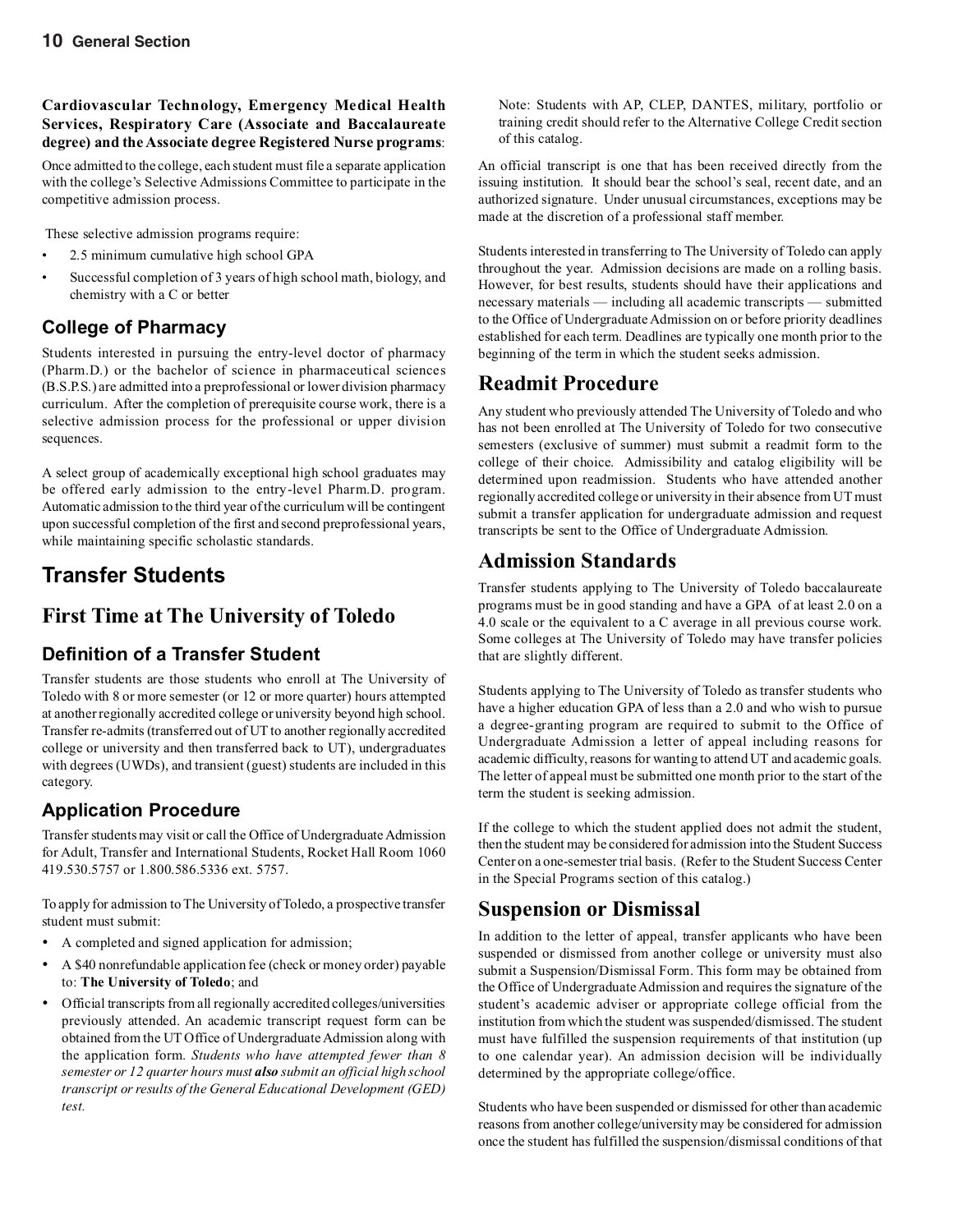college/university. An admission decision will be individually determined by the appropriate college/office.

### **Special Admission Standards—Transfer Students**

### **College of Arts and Sciences**

A transfer student needs at least a 3.0 cumulative GPA to be directly admitted into one of the premedical, predentistry or preveterinary programs. Any transfer student who does not meet this minimum GPA but has at least a 2.0 GPA will be accepted into the College of Arts and Sciences as a bachelor of science in general studies major.

Admission to a baccalaureate program in music requires approval of the music faculty and will be determined by a special audition. To arrange an audition, please contact the department of music at 419.530.2448.

### **College of Education**

Students who plan to enroll in the teaching programs in the College of Education must meet the following cumulative GPA requirements depending upon class rank:

| Sophomores $(30 - 59.9$ semester hours)  2.3 or above |                           |
|-------------------------------------------------------|---------------------------|
|                                                       |                           |
|                                                       | and in their chosen major |

### **College of Engineering**

Students who have attained a cumulative GPA of 2.75 with specific emphasis on course work transferable into undergraduate programs in the College of Engineering will receive admission into the bachelor of science in engineering programs. Transfer students must have completed College Chemistry I and Calculus I with a C or better to be admitted into the bachelor of science in engineering programs.

Students who do not meet the minimum standards but have a cumulative GPA of at least 2.0 will be reviewed by the College of Engineering on an individual basis. Those who are not admitted into one of the bachelor of science in engineering programs can be considered for one of the bachelor of science in engineering technology or associate of applied science in engineering technology programs.

### **College of Health and Human Services**

Transfer students pursuing a bachelor of science degree in nursing are admitted into a prenursing curriculum in the College of Health and Human Services. Upon the completion of prerequisite courses (the number of which depends upon transferable courses), there is a competitive admission process for the professional sequence of the bachelor's degree program, which is housed at the Medical College of Ohio.

### **College of Pharmacy**

Transfer students seeking admission into the College of Pharmacy are encouraged to apply for admission for the fall term. Application materials must be received by the Office of Undergraduate Admission no later than May 1 for admission consideration for the following fall semester. Transfer students must have a cumulative GPA of at least 2.5. Any transfer student who is not an Ohio resident and/or has completed course work at a non-Ohio institution will be considered on an individual basis. However, the College of Pharmacy Admissions Committee rarely recommends admission of out-of-state applicants with a GPA below 3.0.

**Transfer students are admitted into a preprofessional program and cannot automatically be admitted into the professional/upper divisions, regardless of credits earned at other institutions.**

The College of Pharmacy considers applicants for the professional/upper divisions only from second-year students currently enrolled at The University of Toledo College of Pharmacy.

## **Undergraduate with Degree (UWD) Candidates**

Those students who have received a previous undergraduate degree and are seeking application for another undergraduate program of study are considered UWD applicants. Students interested in applying are encouraged to apply one month before the semester of desired enrollment. In order to apply, students must submit a completed application for admission, a \$40 nonrefundable application fee and official transcripts from all regionally accredited colleges or universities the applicant attended.

### **Transient Students**

Students who are enrolled at or seeking a degree at another college/ university but who wish to take courses temporarily at The University of Toledo are considered transient students. For transient student status at UT, a student must complete a transient application form (available at the UT Office of Undergraduate Admission) and submit it along with a \$40 nonrefundable application fee. Confirmation that the student is in good academic standing is required from the home institution. One of the following options will serve as proof of good academic standing:

- The completed transient application bearing a seal and signature of the dean, department chair or registrar of the home institution;
- A letter bearing the signature of the dean, department chair or registrar; or
- Official or unofficial current transcript or grade card indicating that the student has a GPA of 2.0 or higher;

It is the responsibility of the transient student to consult with the appropriate counselor or adviser at the home institution as to the appropriate course work to be taken at The University of Toledo and how that course work will transfer to the home institution of the transient student. Transient students may need to provide transcripts or grade cards to verify prerequisites for courses to be taken at UT.

Transient students are not eligible to continue classes in the following term under transient student status. Students interested in continuing their study at The University of Toledo must contact the Office of Undergraduate Admission and apply as a transfer student. Transient students cannot receive financial aid. Because of U.S. Immigration and Naturalization Service (INS) regulations, international students may only attend as transient students during the summer semester.

### **Transfer Readmit Students**

A Transfer Readmit student is a prior University of Toledo student who attended another regionally accredited institution of higher education after attending UT, and returns to the University as an undergraduate student. Students must complete and submit the following:

- A completed transfer admission application along with the \$40 nonrefundable application fee
- Official transcripts from all regionally accredited institutions attended after leaving The University of Toledo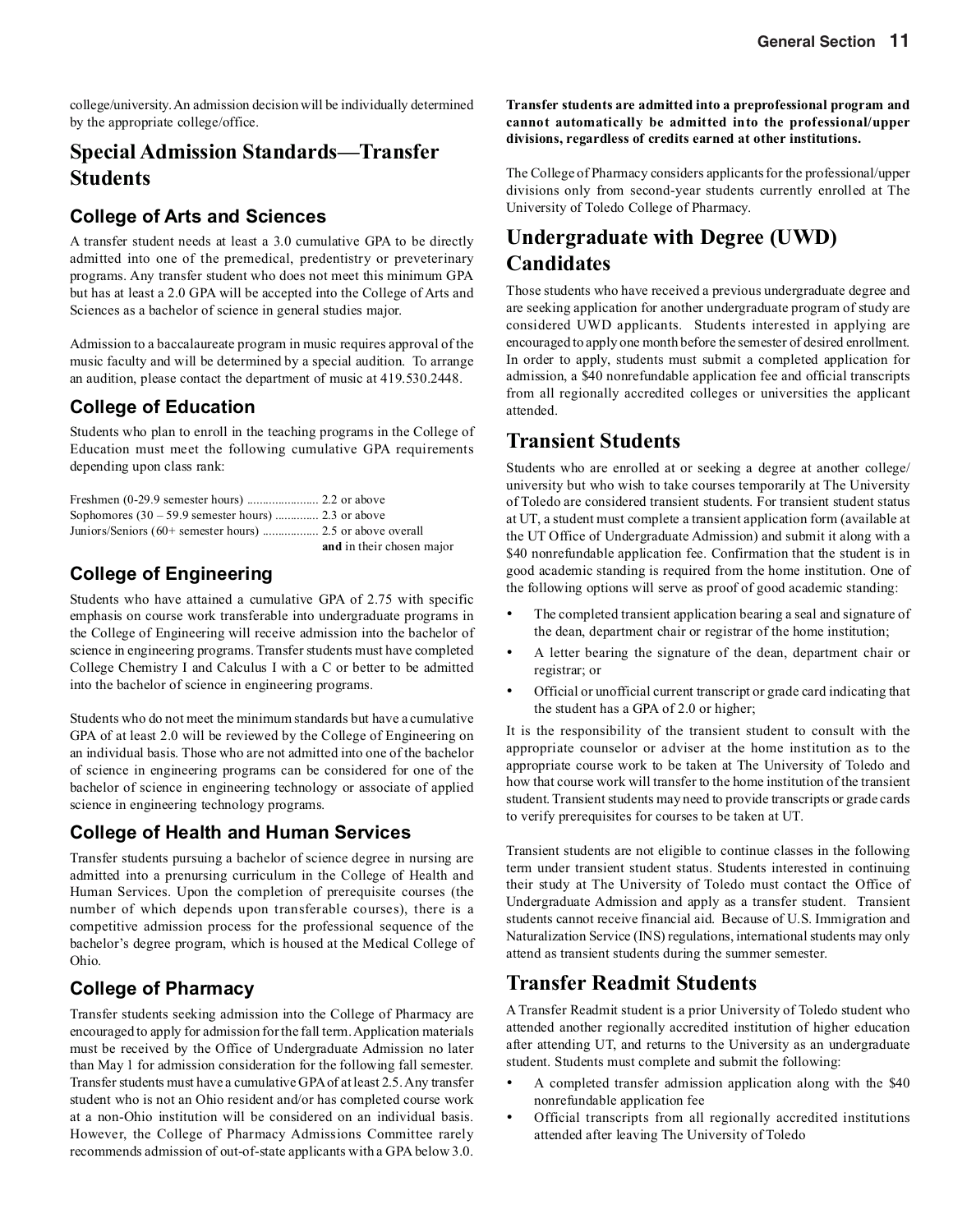A transfer readmit student must meet the current transfer student admission requirements for the college to which he/she is applying. An admission decision will be made based upon all higher education coursework and grades.

**Note:** If a student was suspended or dismissed from The University of Toledo, the UT college that suspended or dismissed the student will determine if the student may be released from the suspension or dismissal. If the suspension or dismissal is released, the college to which the student is now applying will then make the admission decision.

If while previously attending The University of Toledo, the student was an Ohio resident or was a Monroe County, Michigan resident and moved out of Ohio or Monroe County, his/her residency status may change. Changes in residency status require submission of the Application for Non-Resident Fee Exemption, which will be reviewed by the Residence Committee.

### **Simultaneous Collegiate Enrollment**

A student from another regionally accredited institution of higher education may enroll concurrently at The University of Toledo as a transfer student provided the student meets the following criteria:

- The student must be seeking a University of Toledo degree or certificate.
- The student is in good academic standing at their home institution.
- The student must meet the admission requirements of both institutions.
- The student agrees to submit an updated academic transcript each term and must remain in good standing to continue under this agreement.

A transfer Application for Undergraduate Admission and a Simultaneous Collegiate Enrollment form, which may be obtained from the Office of Undergraduate Admission for Adult, Transfer and International Students, must be submitted along with a \$40 nonrefundable application fee.

**Note:** To continue under this agreement, enrollment at UT must be continuous. If there is a break in UT enrollment (excluding summer term) the student must reapply as a transfer readmit student. Students should also be aware that it is unlikely that they will be able to use financial aid at both institutions.

The above policy does not apply to current UT students. Current UT students wishing to take course work at another institution should check with their college office.

## **International Students**

Admission to undergraduate programs for students other than those who are citizens or permanent residents of the United States requires the submission of all academic records for evaluation, including equivalent high school studies and any attempted college-level course work. Documents not in English must be accompanied by an official English translation.

The Office of Undergraduate Admission for Adult, Transfer and International Students considers a transcript from a foreign institution official when it meets the following criteria:

- It is sent directly from the institution.
- It arrives in a sealed envelope (from the institution) with the application.
- It is an original (not an unmarked copy) that is sent with the application (not in a sealed envelope from the institution).
- It is a "certified true copy" (or has been "attested" by the institution) that is sent with the application (not in a sealed envelope from the institution).

A Test of English as a Foreign Language (TOEFL) score of 173 (computer-based test) or 500 (paper-based test) is required for University enrollment. Applicants who do not have a valid TOEFL score will be conditionally admitted and required to take an institutional TOEFL upon arrival at The University of Toledo. Conditionally admitted students who do not achieve a minimum of 500 on the institutional TOEFL will be referred to the American Language Institute (ALI) at The University of Toledo for intensive English study.

Documentation of financial support (expressed in U.S. dollars) is required to issue the immigration documents DS-2019 or I-20. Upon the student's acceptance to UT, the appropriate immigration document (form DS-2019 or I-20) will be issued.

Students may visit or call the Office of Undergraduate Admission for Adult, Transfer and International Students, Rocket Hall Room 1060, 419.530.1201 or 1.800.586.5336 ext. 1201, *intlsvs@utnet.utoledo.edu*.

### **Office of International Student Services**

Representatives of this office greet new students on their arrival in Toledo, conduct orientation and provide on-going programming to assist in the students' adjustment to a new academic and cultural environment. Immigration advising/services are available for international students, faculty and staff. Assistance is also provided in locating suitable housing, offering general counseling services, status documentation, legal advising and providing intensive English instruction through the American Language Institute.

### **The American Language Institute**

The American Language Institute (ALI), a unit of International Student Services, offers intensive language training for students of English as a second language. The curriculum consists of 20 hours of instruction each week, plus 2 hours of supervised laboratory instruction and 2 hours of conversation practice. Class sections have an average of 12 students. All full-time instructors hold advanced degrees in English as a second language or related fields. Students must be at least 17 years of age or have completed high school. The ALI admits all students and professionals who wish to increase their English language proficiency.

## **Entrance Deficiencies**

Students with certain subject matter deficiencies must remove these no later than the start of the second year in residence. Deficiencies may be removed by any of the following means:

- 1. The required units may be earned in an accredited high school summer or evening session.
- 2. The required units may be taken after a student has entered the University. A student deficient in one or more of the mathematics courses required for admission can remove the deficiencies by taking a placement test or passing the appropriate courses as follows:

#### **Deficiency Required Course(s):**

| H.S. Algebra I  | MATH 0910, 0950  |
|-----------------|------------------|
| H.S. Algebra II | <b>MATH 0980</b> |
| H.S. Geometry   | <b>MATH 0970</b> |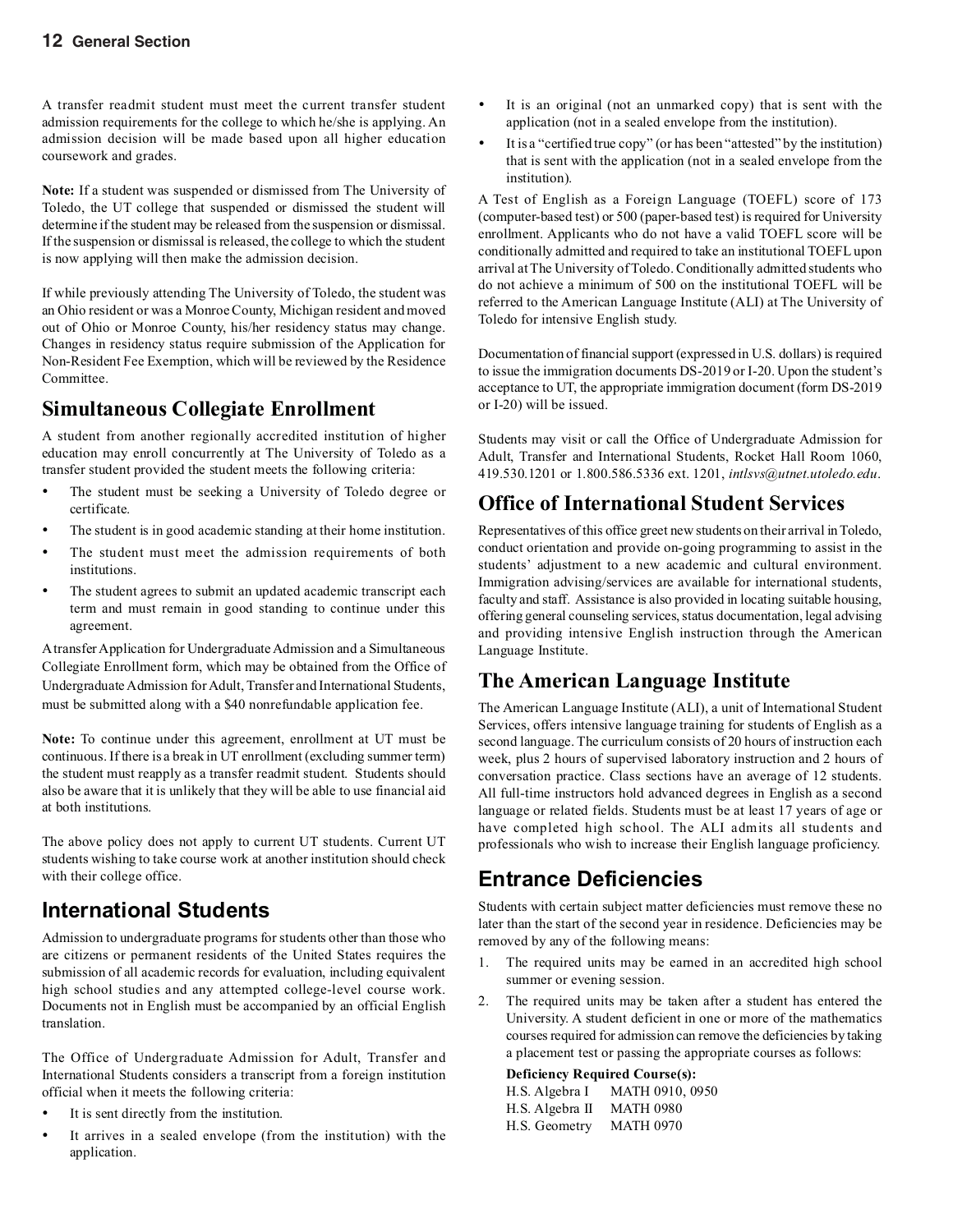These courses are all currently taught on a pass/no credit basis. Credit in these courses will **not** apply toward the degree.

# **Statewide Transfer Policy**

# **Course Applicability System (CAS)**

The Course Applicability System (CAS) is a statewide Web-based higher education transfer information system. CAS shows how courses taken at one institution transfer and apply to degree programs at another institution. CAS provides information about degree requirements at colleges and universities across the state. To access CAS, log onto www.transfer.org.

# **Transfer Module (Intercollegiate Agreements)**

The Ohio Board of Regents, following the directive of the Ohio General Assembly, developed a statewide policy to facilitate students' ability to transfer credits from one Ohio public college or university to another in order to avoid duplication of course requirements. Since independent colleges and universities in Ohio may or may not be participating in the transfer policy, students interested in transferring to independent institutions are encouraged to check with the college or university of their choice regarding transfer agreements.

The Ohio Board of Regents' Transfer and Articulation Policy established the Transfer Module, which is a subset or entire set of a college or university's general education program. Transfer Module consists of 36 to 40 semester hours (or 54 to 60 quarter hours) of courses in the following areas: English, mathematics, arts and humanities, social and behavioral sciences, natural and physical sciences, and interdisciplinary study.

A Transfer Module completed at one college or university will automatically meet the requirements of the Transfer Module at another college or university once the student is admitted. Students may be required, however, to meet additional general education requirements at the institution to which they transfer.

Since many degree programs require specific courses that may be taken as a part of the general education or Transfer Module program at an institution, students are encouraged to meet with an academic adviser at the institution to which they plan to transfer early in their academic career. Advisers should be consulted regarding the Transfer Module and general education courses and any specific program requirements that can be completed before transfer.

## **Conditions for Transfer Admission**

Students meeting the requirements of the Transfer Module are subject to the following conditions:

- 1. The policy encourages receiving institutions to give preferential consideration for admission to students who complete the associate of arts or associate of science degree with a cumulative grade point of 2.0 or better for all previous college level courses.
- 2. The policy encourages receiving institutions to give preferential treatment to students who have not earned an associate of arts or associate of science degree but have earned 60 semester hours or 90 quarter hours with a cumulative grade point of 2.0 or better for all previous college level courses.

3. The policy further encourages that students who have not earned an associate of arts or associate of science degree or who have not earned 60 semester hours or 90 quarter hours with a cumulative grade point of 2.0 or better for all previous college level courses are eligible for admission as transfer students on a competitive basis.

### **Acceptance of Transfer Credit**

- 1. Students who have completed the associate of arts or associate of science degree with a cumulative grade point of 2.0 or better will receive transfer credit for all college-level courses in which a grade of D or better has been earned.
- 2. Students who have not earned an associate of arts or associate of science degree will receive transfer credit for all college-level courses in which a grade of C or better has been earned.

Admission to a given institution, however, does not guarantee that a transfer student automatically will be admitted to all majors, minors or fields of concentration at the institution. Once admitted, transfer students shall be subject to the same regulations governing applicability of catalog requirements as all other students. Furthermore, transfer student shall be accorded the same class standing and other privileges as all other students on the basis of the number of credits earned. All residency requirements must be completed successfully at the receiving institution prior to the granting of a degree.

### **Responsibilities of Students**

In order to facilitate transfer with maximum applicability of transfer credit, prospective transfer students should plan a course of study that will meet the requirements of a degree program at the receiving institution. Specifically, students should identify early in their collegiate studies an institution and major to which they desire to transfer. Furthermore, students should determine if there are language requirements or any special course requirements that can be met during the freshman or sophomore year. This will enable students to plan and pursue a course of study that will articulate with the receiving institution's major. Students are encouraged to seek further information regarding transfer from both their adviser and the college or university to which they plan to transfer.

### **Appeals Process**

A student disagreeing with the application of transfer credit by the receiving institution has the right to appeal the decision. If a transfer student's appeal is denied by the institution after all appeal levels have been exhausted, the student may appeal to the state-level Articulation and Transfer Appeals Review Committee. Students can obtain copies of the University's appeal process by contacting the Office of Undergraduate Admission for Adult, Transfer and International Students.

### **Transfer Module Courses**

The following list represents The University of Toledo Transfer Module courses. The Transfer Module, as directed by the Ohio Board of Regents (OBOR), includes courses in the following areas: English, mathematics, arts and humanities, social and behavioral sciences, natural and physical sciences, and interdisciplinary studies. For further information, students should consult the Office of the Provost.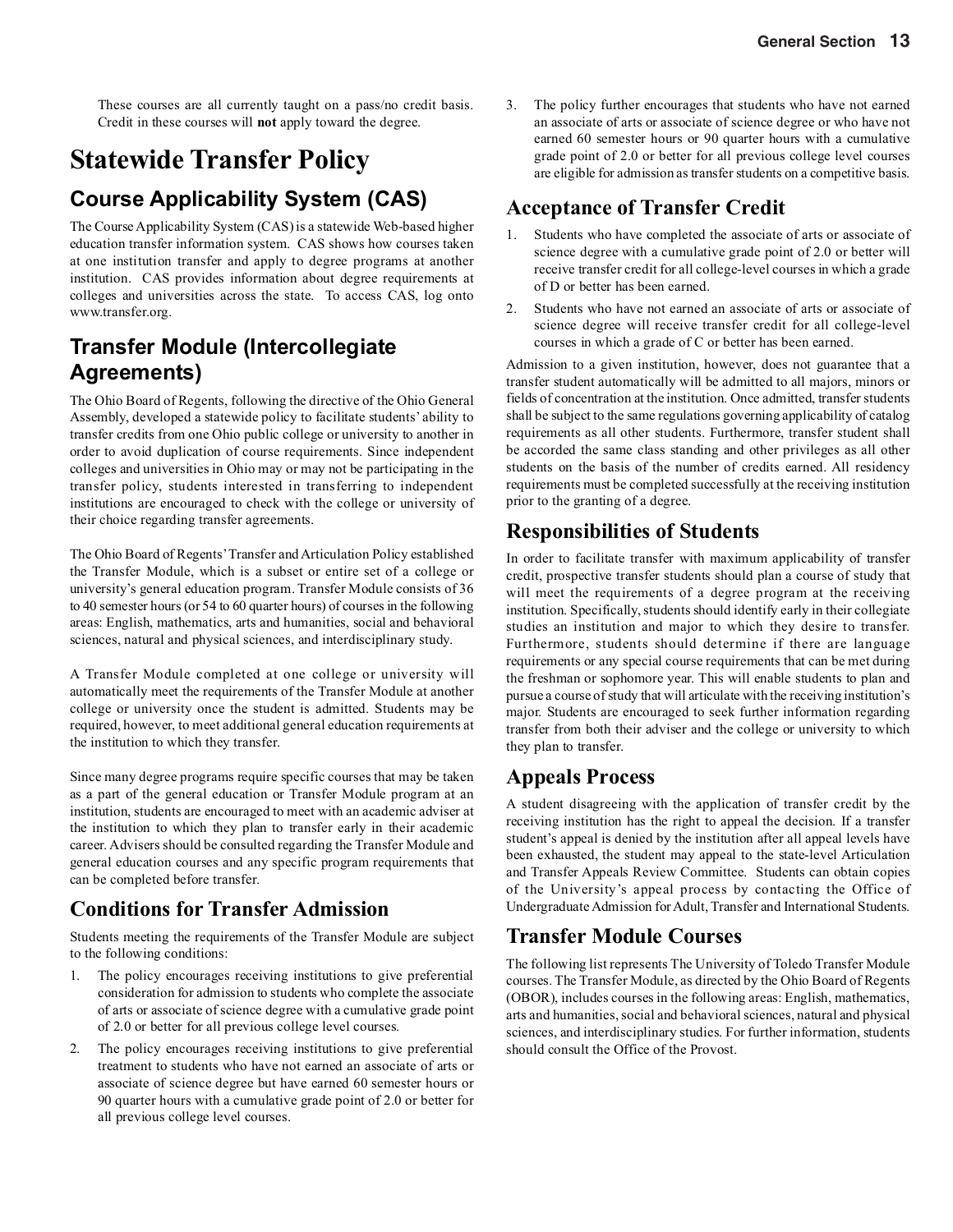### *English Composition – 2 courses/6 hours required*

### **One course from:**

### **One course from:**

|  | ENGL 1220 College Composition II: The African American Experience . 3 |  |
|--|-----------------------------------------------------------------------|--|
|  | ENGL 1230 College Composition II: The Native American Experience  3   |  |
|  |                                                                       |  |
|  |                                                                       |  |

### *Mathematics – 1 course/3 hours required*

### *Arts/Humanities – 6 hours required from*

### *2 departments/disciplines*

| ARTH 1500        |      |                                                     |  |
|------------------|------|-----------------------------------------------------|--|
| ARTH             | 2000 |                                                     |  |
| <b>ARTH 2040</b> |      |                                                     |  |
| <b>ARTH 2080</b> |      |                                                     |  |
| <b>ARTH</b>      | 2300 |                                                     |  |
| <b>CLC</b>       | 1010 |                                                     |  |
| CLC              | 2040 |                                                     |  |
| CLC.             | 2050 |                                                     |  |
| <b>CLC</b>       | 2060 |                                                     |  |
| <b>DANC</b> 1250 |      |                                                     |  |
| ENGL 2710        |      |                                                     |  |
| ENGL 2720        |      |                                                     |  |
| ENGL 2730        |      |                                                     |  |
| FILM.            | 1310 |                                                     |  |
| <b>FREN</b>      | 1090 | French & Francophone Culture in the Modern World  3 |  |
| <b>GERM 1090</b> |      |                                                     |  |
| <b>HIST</b>      | 1010 |                                                     |  |
| <b>HIST</b>      | 1020 |                                                     |  |
| <b>HIST</b>      | 1030 |                                                     |  |
| <b>HIST</b>      | 1040 |                                                     |  |
| <b>HIST</b>      | 1050 |                                                     |  |
| <b>HIST</b>      | 1060 |                                                     |  |
| <b>HIST</b>      | 1070 |                                                     |  |
| <b>HIST</b>      | 1080 |                                                     |  |
| <b>HIST</b>      | 1090 |                                                     |  |
| <b>HIST</b>      | 1100 |                                                     |  |
| <b>HIST</b>      | 1110 |                                                     |  |
| <b>HIST</b>      | 1120 |                                                     |  |
| <b>HIST</b>      | 2040 |                                                     |  |
| <b>HIST</b>      | 2050 |                                                     |  |
| HIST             | 2060 |                                                     |  |
| <b>HON</b>       | 2010 |                                                     |  |
|                  |      |                                                     |  |

| <b>HON</b>  | 2020 | Multicultural Literatures: The North American Experience  3 |  |
|-------------|------|-------------------------------------------------------------|--|
| <b>HON</b>  | 2030 |                                                             |  |
| <b>HUM</b>  | 1200 |                                                             |  |
| <b>HUM</b>  | 2010 |                                                             |  |
| <b>HUM</b>  | 2020 |                                                             |  |
| <b>HUM</b>  | 2220 |                                                             |  |
| <b>JAPN</b> | 1090 |                                                             |  |
| <b>MUS</b>  | 2210 |                                                             |  |
| <b>MUS</b>  | 2220 |                                                             |  |
| <b>MUS</b>  | 2230 |                                                             |  |
| MUS         | 2240 |                                                             |  |
| MUS         | 2250 |                                                             |  |
| <b>MUS</b>  | 2420 |                                                             |  |
| PHIL        | 1020 |                                                             |  |
| PHIL.       | 2200 |                                                             |  |
| PHIL.       | 2400 |                                                             |  |
| REL.        | 2200 |                                                             |  |
| REL         | 2300 |                                                             |  |
| REL         | 2310 |                                                             |  |
| REL         | 2330 |                                                             |  |
| <b>SPAN</b> | 1090 |                                                             |  |
| SPAN        | 1100 |                                                             |  |
| THR         | 1100 |                                                             |  |
|             |      |                                                             |  |

### *Social and Behavioral Sciences – 6 hours required from 2 departments/disciplines*

| GEPL       |      |  |
|------------|------|--|
| GEPL       |      |  |
| PSC        |      |  |
| PSC        | 1200 |  |
| PSY        |      |  |
| SOC        | 1010 |  |
| SOC        |      |  |
| <b>SOC</b> |      |  |
| SOC        |      |  |
| SOC        | 2640 |  |
|            |      |  |

### *Natural and Physical Sciences – 6 hours required from 2 departments/disciplines. At least one course should be a laboratory course.*

| ASTR 1010   |      |                                                             |  |
|-------------|------|-------------------------------------------------------------|--|
| ASTR        | 2010 |                                                             |  |
| ASTR 2020   |      |                                                             |  |
| ASTR 2050   |      |                                                             |  |
| <b>BIOL</b> | 1120 |                                                             |  |
| BIOL 2100   |      |                                                             |  |
| BIOL 2150   |      | Fundamentals of Life Science I: Diversity of Life,          |  |
|             |      |                                                             |  |
| BIOL.       | 2160 |                                                             |  |
| <b>BIOL</b> |      | 2170 Fundamentals of Life Science II: Cells and Inheritance |  |
|             |      |                                                             |  |
|             |      | BIOL 2180 Fundamentals of Life Science Laboratory II 1      |  |
|             |      |                                                             |  |
|             |      |                                                             |  |
|             |      |                                                             |  |
|             |      |                                                             |  |
|             |      |                                                             |  |
|             |      |                                                             |  |
|             |      |                                                             |  |
|             |      | CHEM 1270 Chemistry for the Life Sciences Laboratory II  1  |  |
|             |      |                                                             |  |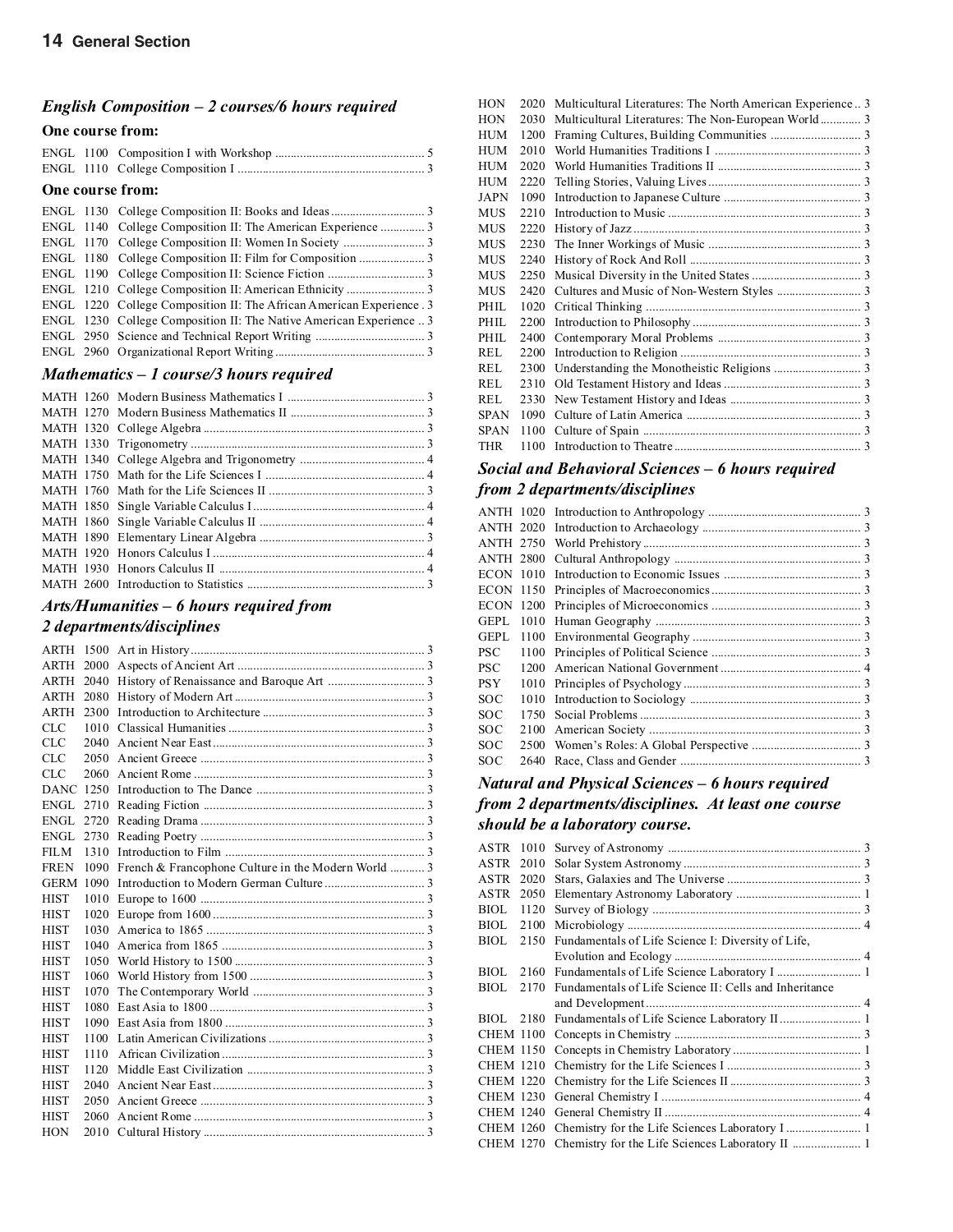| CHEM 1290   |      |  |
|-------------|------|--|
| <b>EEES</b> | 1010 |  |
| <b>EEES</b> | 1020 |  |
| <b>EEES</b> | 1030 |  |
| <b>EEES</b> | 1040 |  |
| <b>EEES</b> | 1130 |  |
| <b>EEES</b> | 1140 |  |
| NASC        | 1100 |  |
| NASC        | 1110 |  |
| <b>PHYS</b> | 1310 |  |
| <b>PHYS</b> | 1330 |  |
| <b>PHYS</b> | 1750 |  |
| <b>PHYS</b> | 2010 |  |
| <b>PHYS</b> | 2020 |  |
| <b>PHYS</b> | 2070 |  |
| <b>PHYS</b> | 2080 |  |
| <b>PHYS</b> | 2130 |  |
| PHYS        | 2140 |  |

# **Policy Determining Ohio Residency**

(Effective October, 2001; subject to periodic change)

## **Rules Governing Ohio Residency Qualifications**

A student is a resident of Ohio if he meets the following requirements, as established by the Ohio Board of Regents (enrollment is defined as being the first day of classes) pursuant to Chapter 119 of the Revised Code, and under the authority conferred upon the Ohio Board of Regents by Section 3333.31 of the Revised Code.

The initial determination of residency shall be made by the admitting office (the director of admissions for undergraduate students and undergraduate students with a degree, by the graduate dean for graduate students, and by the chair of the Admissions Committee of the College of Law for law students) following guidelines established by the Ohio Board of Regents. The initial determination may be reclassified only after formal approval by the Residency Committee. Students who attend the University and readmit must file a formal application for reclassification.

A formal application form must be filed with the Residency Committee at least one month (30 days) prior to the beginning of the term for which the reclassification is requested. (Note: Summer is considered one term beginning with the first day of summer classes, not the first day of a particular session). Application forms are available from the Bursar's Office. The University does not defer fees on pending applications nor is retroactive reclassification granted.

### **General Residency for Subsidy and Tuition Surcharge Purposes**

The following persons shall be classified as residents of the state of Ohio for subsidy and tuition surcharge purposes:

1. Dependent students, at least one of whose parents or legal guardian has been a resident of the state of Ohio for all other legal purposes for 12 consecutive months or more immediately preceding the enrollment of such student in an institution of higher education shall be considered a resident.

- 2. Persons who have resided in Ohio for all other legal purposes for at least 12 consecutive months immediately preceding their enrollment in an institution of higher education and who are not receiving, and have not directly or indirectly received in the preceding 12 consecutive months, financial support from persons or entities who are not residents of Ohio for all other legal purposes.
- 3. A dependent child of a parent or legal guardian, or the spouse of a person who, as of the first day of a term of enrollment, has accepted full-time employment and established domicile in the state of Ohio for reasons other than gaining the benefit of favorable tuition rates. Residency status is lost immediately if the employed person upon whom resident student status was based accepts employment and establishes domicile outside Ohio less than 12 months after accepting employment and establishing domicile in Ohio.

### **Exceptions**

- 1. A person who is living and is gainfully employed on a full-time or part-time and self-sustaining basis in Ohio and who is pursuing a part-time program of instruction at an institution of higher education.
- A person who enters and currently remains upon active duty status in the U.S. military service while a resident of Ohio for all other legal purposes, and his or her dependents, shall be considered residents of Ohio for these purposes as long as Ohio remains the state of such person's domicile.
- 3. A person on active duty status in the U.S. military service who is stationed and resides in Ohio, and his or her dependents shall be considered residents of Ohio for these purposes.
- 4. A person who is transferred by his employer beyond the territorial limits of the 50 states of the United States and the District of Columbia while a resident of Ohio for all other legal purposes, and his or her dependents, shall be considered residents of Ohio as long as Ohio remains the state of such person's domicile and as long as such person has fulfilled his or her tax liability to the state of Ohio for at least the tax year preceding enrollment.
- 5. A person who has been employed as a migrant worker in the state of Ohio, and his or her dependents shall be considered a resident for these purposes provided such person has worked in Ohio at least four months during each of the three years preceding the proposed enrollment.
- Senate Bill 53 (Sec. 3333.32) For purposes of state subsidy and tuition and fee surcharges, a student attending a state university listed in section 3345.011 of the revised code, a community college, a technical college, a university branch, or a state community college has resident status if all of the following conditions apply:
	- (A) The student resides in a contiguous state.
	- (B) The student is employed in Ohio by a business, organization, or government agency located in Ohio.
	- (C) The employer enters into a contract with the institution of higher education under which the employer pays all of the student's tuition and fees directly to the institution and agrees not to charge or seek reimbursement from the student in any manner for any part of tuition and fees.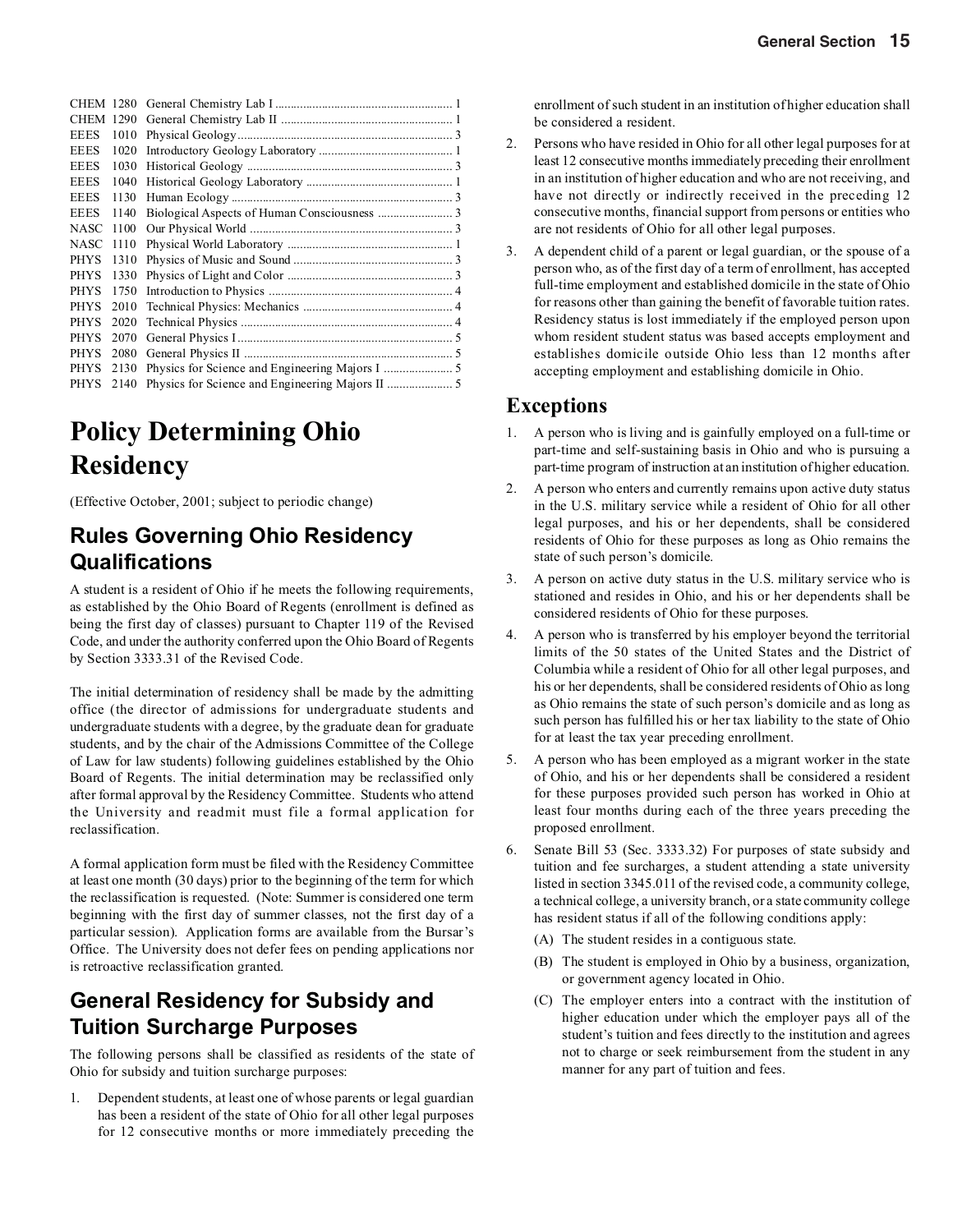### **Procedures**

- 1. A dependent person classified as a resident of Ohio for these purposes and who is enrolled in an institution of higher education when his or her parents or legal guardian remove their residency from the state of Ohio shall continue to be considered a resident during continuous full-time enrollment and until his or her completion of any one academic degree program.
- 2. In considering residency of a dependent student, removal of the student's parents or legal guardian from Ohio shall not, during a period of 12 months following such removal, constitute relinquishment of Ohio residency status otherwise established under paragraphs (1) or (2) of the previous rule.
- 3. Any person once classified as a non-resident, upon completion of 12 consecutive months of residency in Ohio for all other legal purposes, must apply to The University of Toledo Residency Committee for reclassification as a resident of Ohio for these purposes. Should such a person present clear and convincing proof that no part of his or her financial support is or in the preceding 12 consecutive months has been provided directly or indirectly by persons or entities who are not residents of Ohio for all other legal purposes, such a person shall be reclassified as a resident.

Evidentiary determinations under this rule shall be made by the University, which may require, among other things, the submission of information regarding the sources of a student's actual financial support.

## **Michigan Reciprocity Agreement**

The states of Michigan and Ohio have entered into an agreement whereby The University of Toledo agrees to accept, at resident tuition rates, any resident of Monroe County (Michigan). Any student so admitted must meet all regular admission requirements of The University of Toledo, including those for the specific program for which admission was sought. Following the initial determination of residency status, any changes must be requested through formal application with the Residency Committee at least one month (30 days) prior to the beginning of the term for which the reclassification is requested. Eastern Michigan University agrees to accept Ohio residents at resident tuition rates.

# **Fees and Financial Aid**

A complete schedule of student fees is provided in the publication "University of Toledo Finance Brochure," which is published annually by the Bursar's Office.

The University of Toledo has a wide variety of financial aid programs available to qualifying students. Information regarding federal, state and institutional aid through the Office of Student Financial Aid (OSFA) may be obtained through the University's Web site: *http:// www.financialaid.utoledo.edu.* The OSFA also publishes information annually that provides complete information on the types of financial aid available, the application process, satisfactory academic progress, and other pertinent issues. You may also contact the OSFA for additional information regarding scholarships available at The University of Toledo. All students must be U.S. citizens or eligible non-citizens of the U.S. as defined by the U.S. Department of Education and must be enrolled in a program leading to a degree or certificate in order to qualify for federal and state aid programs.

# **Placement Testing**

Students with an ACT English score of 20 or higher are eligible to enroll in Composition I (ENGL 1110). All other students must take the English Composition placement test before registering for College Composition. On the basis of this test, a student will be placed in Academic Writing (SKLS 0990), Writing and Grammar for Students with English as a Second Language (ENGL 1020), Composition I with Workshop (ENGL 1100), Composition I (ENGL 1110), or Composition II (ENGL 1130- 1230). Students with prior college credit in English composition should check with a college adviser.

Recent high school graduates with an ACT composite score of 18 or less, and/or a final high school GPA of less than a 2.0 may be required to take a special placement test to determine academic strengths and areas needing improvement. Some students may be required to take skills enhancement coursework as a result of the placement test. Students who have not recently graduated from high school will take placement tests as determined by their college adviser.

Placement tests also are given in foreign languages, chemistry and mathematics. A satisfactory score on these tests is a prerequisite for the following courses: foreign language courses; Chemistry 1230; and mathematics courses. ACT math scores in conjunction with the student's high school work may substitute for the placement tests.

Placement tests are scheduled during the summer orientation periods. In addition, except for foreign languages, they are given on a walk-in basis by the University Test Center, Room 1004 Gillham Hall or at Scott Park in room AS120. Foreign language tests are given most weekdays between 9 a.m. and 3 p.m. in the Foreign Language Learning Center, University Hall, Room 5150-G.

Students with disabilities who need assistance with placement tests are encouraged to contact the Office of Accessibility for support services and/or accommodations.

# **Alternative College Credit**

The University of Toledo will award college credit for noncollegiate educational experiences and courses as outlined in the American Council of Education (ACE) publications. (See the Web sites listed below.) Such nontraditional credit includes Advanced Placement (AP), Defense Activity for Non-Traditional Education Support (DANTES), military, portfolio and training credit.

Alternative credit will be accepted with the appropriate documentation from the primary source. Credit is posted during the first term of enrollment.

- Training, portfolio and military credit will be revaluated by the appropriate departments to determine applicability.
- Training, portfolio and military credit are assigned corresponding UT course equivalencies whenever possible. Courses that do not fulfill specific degree program requirements may transfer as electives. The appropriate department will evaluate course work equivalencies on a case-by-case basis and determine where credit applies.
- AP, CLEP and DANTES scores are to be submitted to the Office of the Registrar to receive official UT credit. Refer to the specific departments in this catalog for additional details.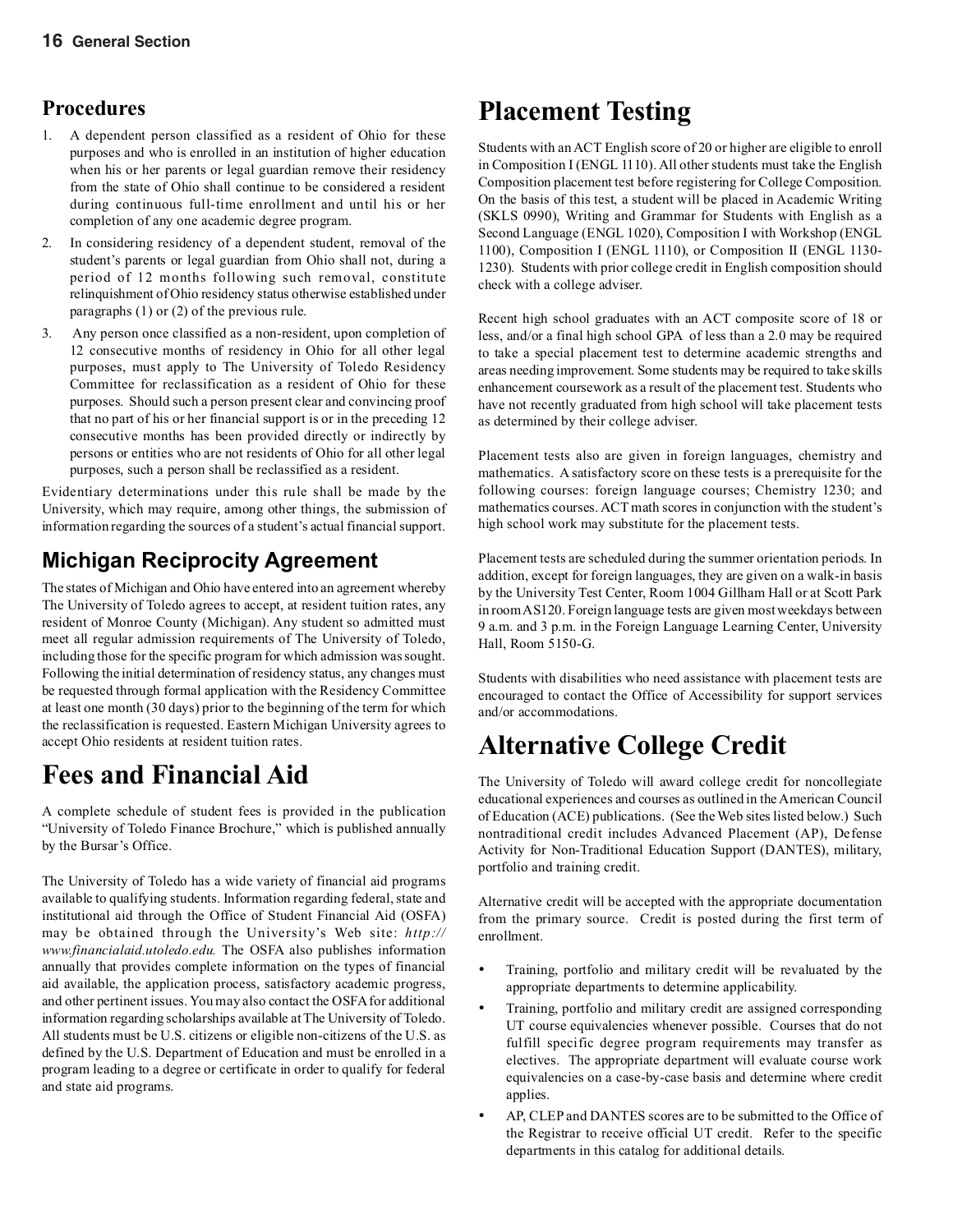- Official transcripts and/or documentation for alternative credit can be obtained from the following Web sites:
	- www.acenet.edu www.collegeboard.com www.collegeboard.org/clep/ www.getcollegecredit.com

## **Advanced Placement (AP)**

High school students who enroll in college-level courses and who demonstrate superior achievement in the appropriate Advanced Placement examinations offered by the College Entrance Examination Board may submit results of their examinations to the offices of Admissions and the Registrar as part of their application for admission. These examinations are offered in May, and the candidate may, if desired, choose to take them by consulting with the secondary school college counselor or principal. Students who receive grades of 3 or higher (the grading scale on examinations runs from 1 to 5) may expect to be recommended for both placement to a higher level University course and to receive college credit for the work that they have completed in secondary school.

On recommendation of the departments concerned, full college credit may be granted for such work or certain prerequisite courses may be waived to permit the student to enroll in more advanced courses. Entering students who receive enough credit to qualify as sophomores will be ranked as sophomores. Please contact the appropriate department for further information.

Advanced placement credit may be granted by the following subject departments: art, biology, chemistry, computer science, economics, English, foreign languages, history, mathematics, music, physics, political science and psychology. *Refer to the specific departments in this catalog for additional details.*

### **College Level Examination Program (CLEP)**

A student may earn college credit by taking the College Level Examination Program tests at the University Test Center, Scott Park location, room AS120 if college credit has not been earned in the area in which credit is sought and the student is not currently enrolled in a course in that area. Students should consult the college in which they are enrolled to determine the specific credit limitations. Students should take the CLEP examinations before entrance or transfer. Although it is recommended that these exams be taken prior to enrolling in classes at The University of Toledo, students may, with adviser's permission, take the exam within the first semester of study. A minimum score of 50 on the CLEP exams is required to gain college credit. Students earning a CLEP score of 45 to 49 may retake the exam after a period of six months.

## **Duplicate Credit in CLEP and AP**

Within existing college and University limitations, when a student presents CLEP and Advanced Placement scores in the same area, credit will be given for either CLEP or AP, whichever is the higher number of credit hours. In no case will CLEP and AP credits be added or combined. The individual department may decide in which course credit is to be given if alternate course credit is possible.

### **English with Essay**

Students wishing to earn credit for composition must take the General Examination in English Composition with essay. The all multiple choice version is not accepted. Those students who receive a score of 50 or above will receive three hours of credit for ENGL 1110 College Composition I and three hours of credit for ENGL 1130 College Composition II.

### **Subject Examinations**

The awarding of credit for subject examinations is based upon the recommendation of the American Council of Education.

## **Prior Learning Assessment**

Additional credits may be earned for certain courses in which the student had previous academic instruction or practical experience by having this prior work assessed through Credit by Exam or Portfolio Development. A maximum of 30 credit hours may be obtained by one or a combination of the two methods. Both processes require an initial application fee. A subsequent fee per credit hour granted is due after favorable action is recorded. A student must earn a grade of C or better to have credit recorded. Students must be enrolled during the term in which the credit is to be recorded.

### **Credit by Exam**

Students electing to have work assessed through Credit by Exam can obtain the required petition from the Office of the Registrar. This process requires the approval of the department chair, the instructor for the course, and the dean of the college offering the course.

### **Portfolio Development**

A second means of obtaining additional credit is via Portfolio Development, which involves the compiling of a portfolio detailing the student's prior learning. To begin this process, students need to contact University College, Division of Individualized and Special Programs, Scott Park campus, 419.530.3142.

## **Placement with an International Baccalaureate**

Students who have successfully completed the International Baccalaureate (I.B.) Higher Level work may petition for transfer credit. For each Higher Level examination on which a score of four or better is achieved, 6 to 9 semester hours of credit may be awarded on a courseby-course basis; no credit is given for I.B. Subsidiary Level examinations. Higher Level International Baccalaureate courses are generally considered to be on a par with the Advanced Placement program courses of the College Entrance Examination Board.

# **University Undergraduate Core Curriculum (27-30 hours)**

The main purpose of a University-wide core curriculum is to provide students with a set of unifying ideas and purposes by which they develop an awareness of their common humanity. Through this common core, University of Toledo students are introduced to principles that underlie the humanities/fine arts, natural sciences, social sciences and the diversity of human experience. The core is designed to fulfill eight intellectual competencies: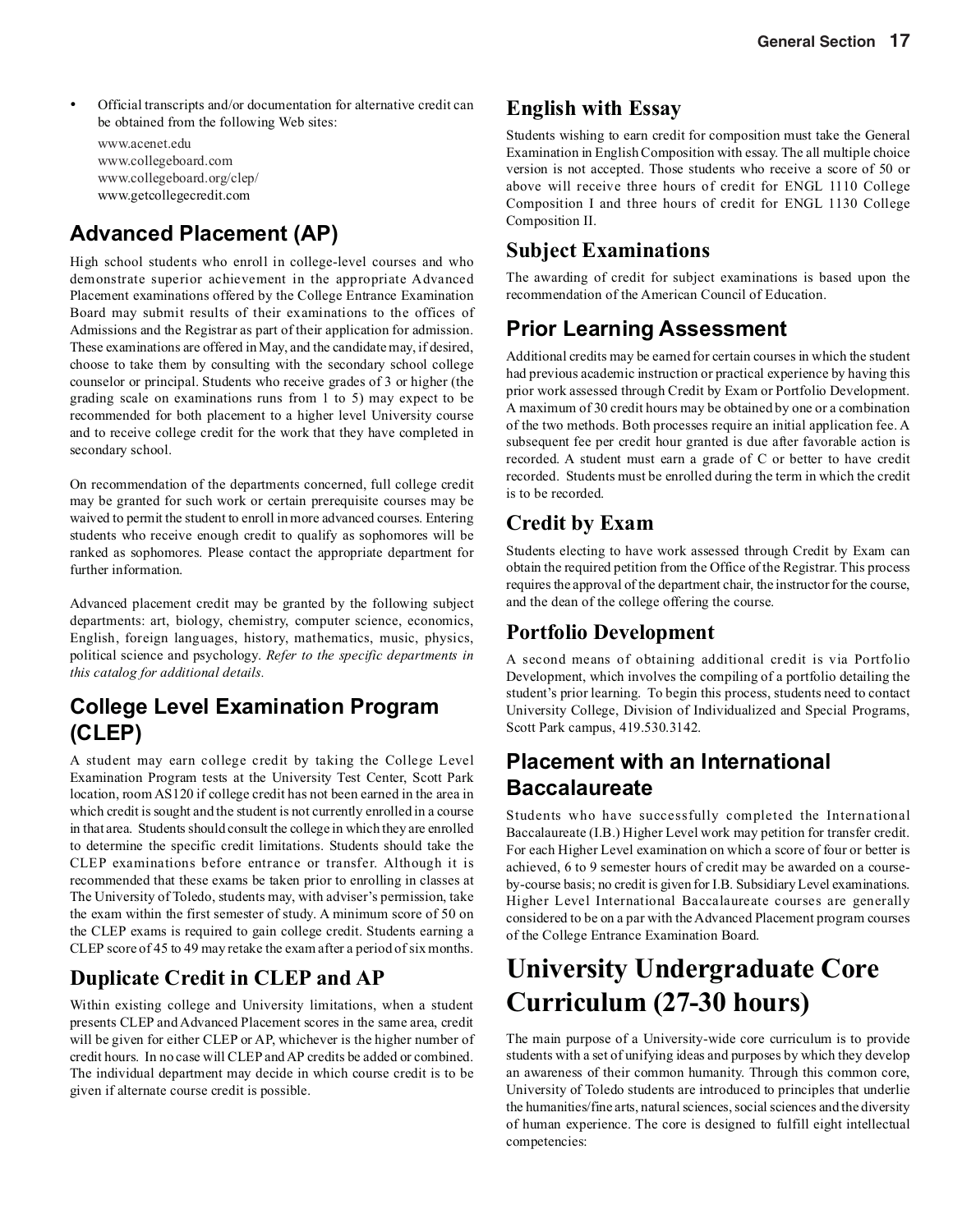### **18 General Section**

- 1. Inquiry: abstract logical thinking, critical analysis, decision-making and other aspects of rational process;
- 2. Communication: writing, reading, speaking, listening;
- 3. Understanding mathematical and quantitative concepts: ability to understand and analyze numerical data;
- 4. Historical consciousness and social awareness;
- 5. Scientific inquiry;
- 6. Values: ethical mode of thinking or the application of ethical perception;
- 7. Aesthetic mode of thinking: creative expression; and
- 8. Information acquisition and use.
- The core curriculum consists of the following components:

### **I. Skill Areas (6 Hours)**

| A.         |                                               |
|------------|-----------------------------------------------|
| <b>B</b> . | Mathematics (select any one course MATH 1180) |
|            |                                               |

### **II. Competency Areas (21-24 Hours)**

| $\mathbf{B}$ . |                                                  |  |
|----------------|--------------------------------------------------|--|
| $C_{\cdot}$    |                                                  |  |
| D.             | Multicultural (one Diversity of U.S. Culture and |  |
|                |                                                  |  |
|                |                                                  |  |

*\*Students may satisfy one of the two multicultural requirements with at most one course that simultaneously fulfills a second area of the core.*

## **Core Curriculum Courses**

**Note:** Students must earn a C average or higher in the core curriculum.

### **I. Skill Areas**

*A. English Composition* (select **one** course from the following):

| College Composition II: The American Experience (ENGL 1140)  3 |  |
|----------------------------------------------------------------|--|
| *College Composition II: Women in Society                      |  |
|                                                                |  |
| College Composition II: Film for Composition (ENGL 1180)  3    |  |
|                                                                |  |
|                                                                |  |
| *College Composition II: The African-American Experience       |  |
|                                                                |  |
| *College Composition II: The Native American Experience        |  |
|                                                                |  |
|                                                                |  |
|                                                                |  |
|                                                                |  |
|                                                                |  |
|                                                                |  |
|                                                                |  |

#### *B. Mathematics* (select **one** course from the following):

### **II. Competency Areas**

| A. Humanities/Fine Arts (select two courses; minimum of 6 hours   |
|-------------------------------------------------------------------|
| total from the following; no more than <b>one</b> course from any |
| discipline):                                                      |

| Arabic                                                           |  |
|------------------------------------------------------------------|--|
|                                                                  |  |
|                                                                  |  |
|                                                                  |  |
| Art                                                              |  |
|                                                                  |  |
|                                                                  |  |
|                                                                  |  |
|                                                                  |  |
|                                                                  |  |
|                                                                  |  |
|                                                                  |  |
|                                                                  |  |
|                                                                  |  |
|                                                                  |  |
| <b>Chinese</b>                                                   |  |
|                                                                  |  |
|                                                                  |  |
|                                                                  |  |
| Communication                                                    |  |
|                                                                  |  |
|                                                                  |  |
|                                                                  |  |
| Dance                                                            |  |
|                                                                  |  |
| Film                                                             |  |
|                                                                  |  |
|                                                                  |  |
|                                                                  |  |
| French                                                           |  |
| Culture and Commerce in the French-Speaking World (FREN 1080). 3 |  |
| French & Francophone Culture in the Modern World (FREN 1090)  3  |  |
|                                                                  |  |
|                                                                  |  |
|                                                                  |  |
|                                                                  |  |
| German                                                           |  |
|                                                                  |  |
| Introduction to Modern German Culture (GERM 1090)  3             |  |
|                                                                  |  |
|                                                                  |  |
|                                                                  |  |
|                                                                  |  |
| <b>History</b>                                                   |  |
|                                                                  |  |
|                                                                  |  |
|                                                                  |  |
|                                                                  |  |
|                                                                  |  |
|                                                                  |  |
|                                                                  |  |
|                                                                  |  |
|                                                                  |  |
|                                                                  |  |
|                                                                  |  |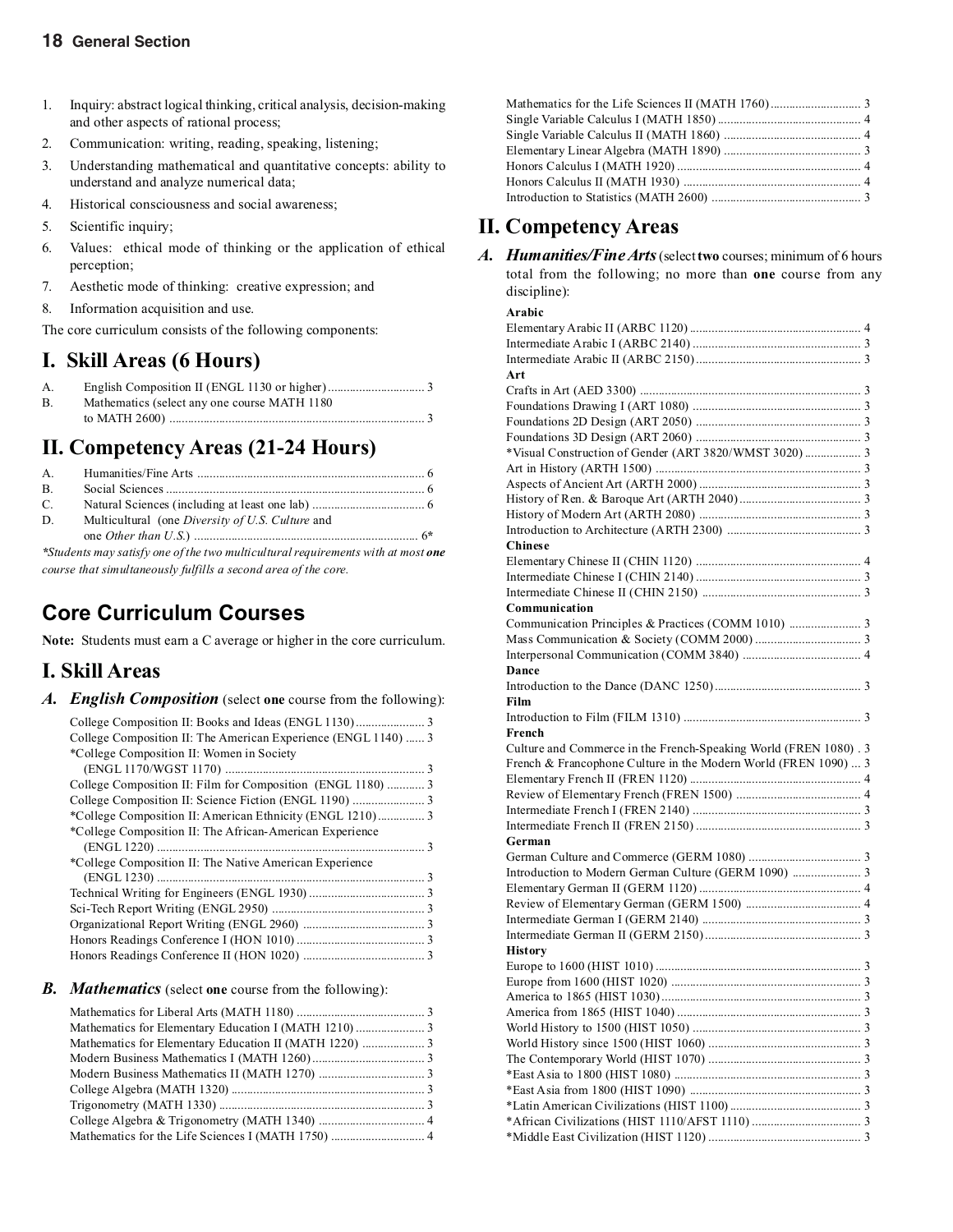| Humanities (interdisciplinary)                                    |
|-------------------------------------------------------------------|
|                                                                   |
|                                                                   |
| Framing Cultures, Building Communities (HUM 1200)  5              |
|                                                                   |
|                                                                   |
|                                                                   |
|                                                                   |
| Japanese                                                          |
|                                                                   |
|                                                                   |
|                                                                   |
|                                                                   |
|                                                                   |
| Latin                                                             |
|                                                                   |
|                                                                   |
|                                                                   |
| Literature                                                        |
|                                                                   |
|                                                                   |
|                                                                   |
| American Literature: Readings & Analysis (ENGL 2760)  3           |
|                                                                   |
|                                                                   |
| *Multicultural Literatures: The North American Exp. (HON 2020)  3 |
|                                                                   |
| *Multicultural Literatures: The Non-European World (HON 2030)  3  |
| Music                                                             |
|                                                                   |
|                                                                   |
|                                                                   |
|                                                                   |
|                                                                   |
|                                                                   |
| *Cultures and Music of Non-Western Styles (MUS 2420)  3           |
| <b>Philosophy</b>                                                 |
|                                                                   |
|                                                                   |
|                                                                   |
|                                                                   |
| Religion                                                          |
|                                                                   |
|                                                                   |
|                                                                   |
|                                                                   |
|                                                                   |
| Russian                                                           |
|                                                                   |
|                                                                   |
|                                                                   |
|                                                                   |
| Spanish                                                           |
| Culture and Commerce in the Spanish-Speaking World (SPAN 1080) 3  |
|                                                                   |
|                                                                   |
|                                                                   |
|                                                                   |

|    | <b>Theatre</b>                                                       |
|----|----------------------------------------------------------------------|
|    |                                                                      |
| B. | <b>Social Sciences</b> (select two courses; minimum of 6 hours total |
|    | from the following; no more than one course from any discipline):    |
|    | Anthropology                                                         |
|    |                                                                      |
|    |                                                                      |
|    |                                                                      |
|    |                                                                      |
|    |                                                                      |
|    |                                                                      |
|    | <b>Economics</b>                                                     |
|    |                                                                      |
|    |                                                                      |
|    |                                                                      |
|    | Introduction to Macroeconomic and Microeconomic Analysis             |
|    |                                                                      |
|    | Geography                                                            |
|    |                                                                      |
|    |                                                                      |
|    | <b>Political Science</b>                                             |
|    |                                                                      |
|    |                                                                      |
|    |                                                                      |
|    | Psychology                                                           |
|    |                                                                      |
|    | <b>Social Work</b>                                                   |
|    |                                                                      |
|    | Sociology                                                            |
|    |                                                                      |
|    |                                                                      |
|    |                                                                      |
|    |                                                                      |
|    | *Race, Class & Gender (SOC 2640/LST 2640/WGST 2640)  3               |
|    |                                                                      |
|    |                                                                      |

*C. Natural Sciences*(select **two** courses; minimum of 6 hours total from the following including **one laboratory**; no more than **one** course from any discipline):

### **Anatomy/Physiology**

| <b>Astronomy</b>                                         |  |
|----------------------------------------------------------|--|
|                                                          |  |
|                                                          |  |
|                                                          |  |
|                                                          |  |
| <b>Biology</b>                                           |  |
|                                                          |  |
| Biological Aspects of Human Consciousness (BIOL 1140)  3 |  |
|                                                          |  |
|                                                          |  |
|                                                          |  |
|                                                          |  |
|                                                          |  |
|                                                          |  |
| Fundamentals of Life Sciences II Lab (BIOL 2180)  1      |  |
| Chemistry                                                |  |
|                                                          |  |
|                                                          |  |
|                                                          |  |
|                                                          |  |
|                                                          |  |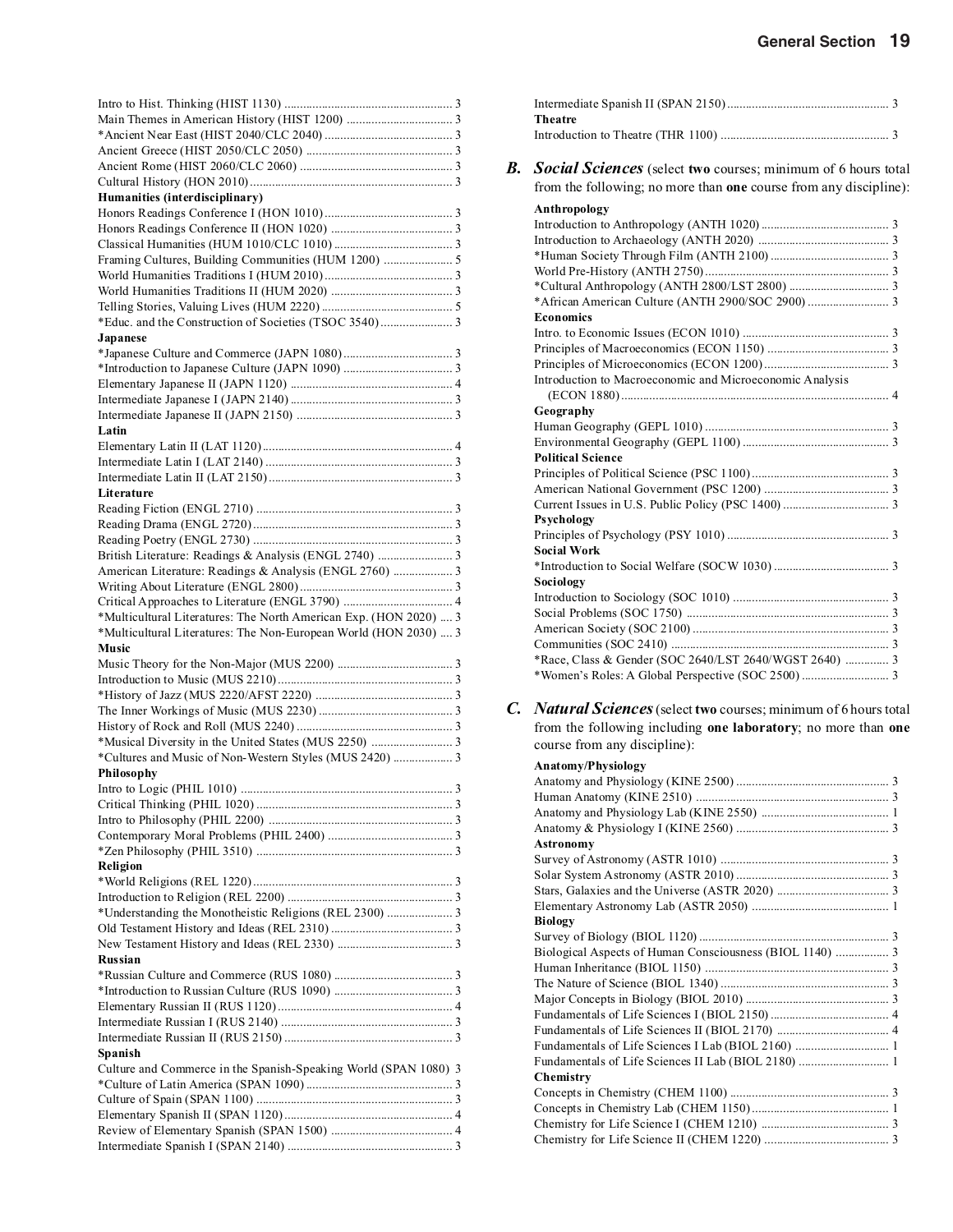| Chemistry for Life Science II, Lab II (CHEM 1270)  1 |  |
|------------------------------------------------------|--|
|                                                      |  |
|                                                      |  |
| Earth, Ecological and Environmental Science          |  |
|                                                      |  |
|                                                      |  |
|                                                      |  |
|                                                      |  |
|                                                      |  |
|                                                      |  |
|                                                      |  |
| <b>Physics</b>                                       |  |
|                                                      |  |
|                                                      |  |
|                                                      |  |
|                                                      |  |
|                                                      |  |
|                                                      |  |
|                                                      |  |
|                                                      |  |
|                                                      |  |
|                                                      |  |
|                                                      |  |
|                                                      |  |
|                                                      |  |
|                                                      |  |
|                                                      |  |
|                                                      |  |
| Science (interdisciplinary)                          |  |
|                                                      |  |
|                                                      |  |

### *D. Multicultural Studies*(select **one** course from Area 1 and **one** course from Area 2 for a total of 6 hours):

\* Students may satisfy one of the two multicultural requirements with at most one course that simultaneously fulfills a second area of the core.

| 1. | Diversity of U.S. Culture (at minimum, select one course of |  |
|----|-------------------------------------------------------------|--|
|    | at least 3 hours from the following):                       |  |
|    | Multicultural Approaches for Art Appreciation (AED 3130)  3 |  |
|    |                                                             |  |
|    |                                                             |  |
|    |                                                             |  |
|    |                                                             |  |
|    |                                                             |  |
|    | *Visual Construction of Gender (ART 3820/WGST 3020)  3      |  |
|    |                                                             |  |
|    |                                                             |  |
|    | Economics of Gender (ECON 3050/LST 3050/WGST 3650)  3       |  |
|    | Economic History of the African American Comm.              |  |
|    |                                                             |  |
|    | *College Composition II: Women In Society                   |  |
|    |                                                             |  |
|    |                                                             |  |
|    | *College Composition II: The African-American Experience    |  |
|    |                                                             |  |
|    | *College Composition II: The Native American Experience     |  |
|    |                                                             |  |
|    |                                                             |  |
|    |                                                             |  |
|    | Language in the African American Community                  |  |
|    |                                                             |  |
|    | African-American Writers Before the 20th Century            |  |
|    |                                                             |  |
|    |                                                             |  |

| African-American Literature in the 20th Century               |  |
|---------------------------------------------------------------|--|
|                                                               |  |
|                                                               |  |
|                                                               |  |
|                                                               |  |
| African-American History to 1865 (HIST 3250/AFST 3250)  3     |  |
| African-American History from 1865 (HIST 3260/AFST 3260)  3   |  |
|                                                               |  |
|                                                               |  |
|                                                               |  |
| History of Native American Religious Movements (HIST 4310)  3 |  |
|                                                               |  |
|                                                               |  |
|                                                               |  |
|                                                               |  |
| Selected Topics in African-American                           |  |
|                                                               |  |
|                                                               |  |
| American Labor and Working-Class                              |  |
|                                                               |  |
|                                                               |  |
| *Multicultural Literatures: The North                         |  |
|                                                               |  |
|                                                               |  |
|                                                               |  |
|                                                               |  |
|                                                               |  |
|                                                               |  |
| *Race, Class & Gender (SOC 2640/LST 2640/WGST 2640)  3        |  |
|                                                               |  |
|                                                               |  |
|                                                               |  |
|                                                               |  |
|                                                               |  |
| Introduction to Gender Studies: Gender,                       |  |
|                                                               |  |
|                                                               |  |

# **2.** Other Than U.S. (Non-Western) (at minimum, select one course of at least 3 hours from the following):

| of at least 3 hours from the following):                           |  |
|--------------------------------------------------------------------|--|
|                                                                    |  |
| Foundations of Culture in the African Diaspora (AFST 2200)  3      |  |
|                                                                    |  |
|                                                                    |  |
| Peoples of the World: An Evolutionary Approach (ANTH 3850)  3      |  |
|                                                                    |  |
|                                                                    |  |
|                                                                    |  |
|                                                                    |  |
|                                                                    |  |
|                                                                    |  |
|                                                                    |  |
|                                                                    |  |
|                                                                    |  |
|                                                                    |  |
|                                                                    |  |
|                                                                    |  |
|                                                                    |  |
|                                                                    |  |
|                                                                    |  |
| Intercultural Communications: Principles & Practice (FLAN 3440)  4 |  |
|                                                                    |  |
|                                                                    |  |
|                                                                    |  |
|                                                                    |  |
|                                                                    |  |
|                                                                    |  |
|                                                                    |  |
|                                                                    |  |
|                                                                    |  |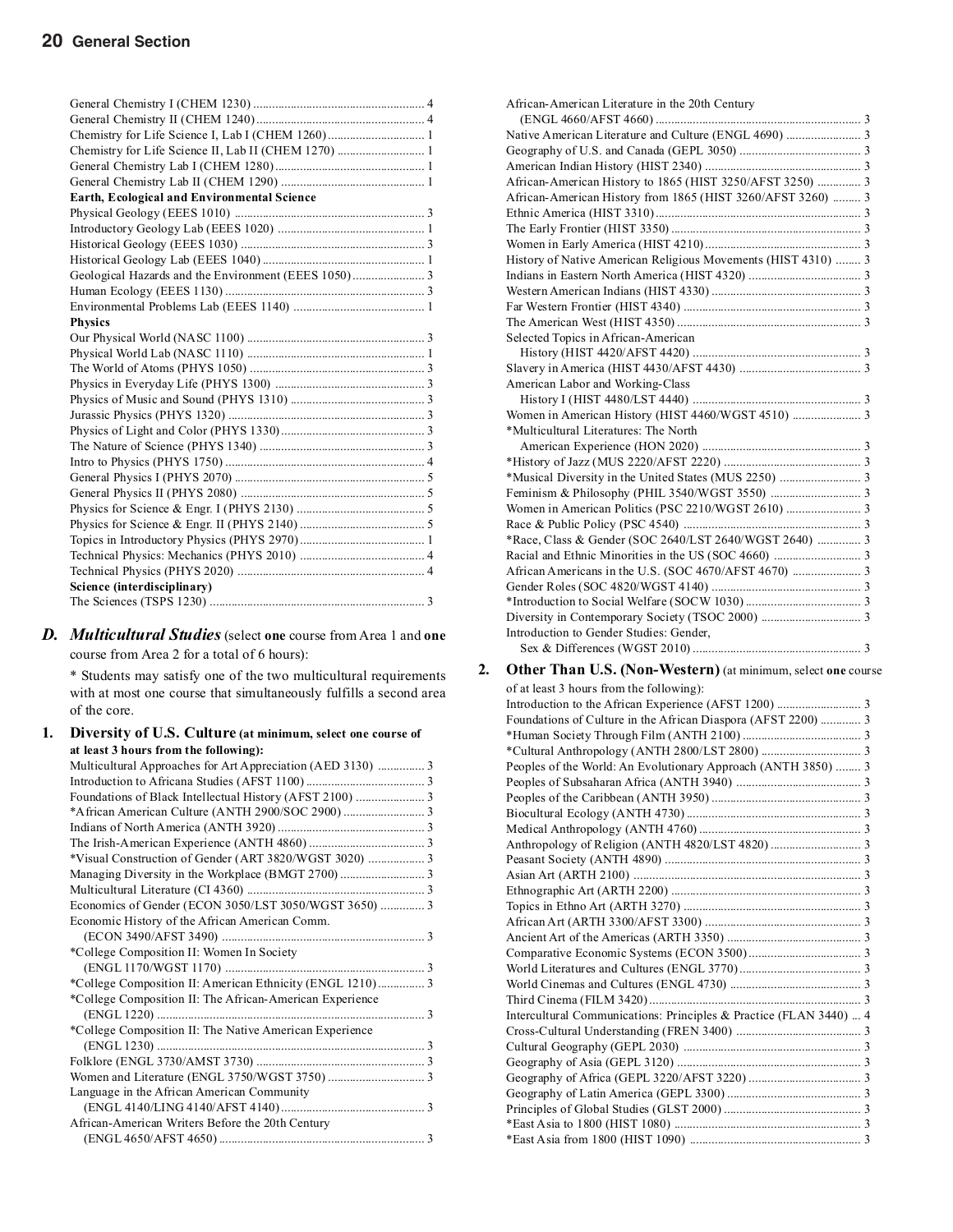| Culture & History of the People of Eastern                        |  |  |
|-------------------------------------------------------------------|--|--|
|                                                                   |  |  |
|                                                                   |  |  |
|                                                                   |  |  |
|                                                                   |  |  |
|                                                                   |  |  |
| Europe & Asia: Exploration & Exchange, 1415-1800 (HIST 4750)  3   |  |  |
| Colonialism & Imperialism in the 19-20th Centuries (HIST 4760)  3 |  |  |
| *Multicultural Literatures: The Non-European World (HON 2030)  3  |  |  |
|                                                                   |  |  |
|                                                                   |  |  |
| Understanding Cultural Differences for Business (IBUS 3150) 3     |  |  |
|                                                                   |  |  |
|                                                                   |  |  |
|                                                                   |  |  |
|                                                                   |  |  |
|                                                                   |  |  |
|                                                                   |  |  |
|                                                                   |  |  |
|                                                                   |  |  |
| Government and Political Institutions of                          |  |  |
|                                                                   |  |  |
|                                                                   |  |  |
|                                                                   |  |  |
|                                                                   |  |  |
|                                                                   |  |  |
| Comparative Religion: Living Non-Western Religions (REL 3510)  3  |  |  |
|                                                                   |  |  |
|                                                                   |  |  |
| Development in Third World Nations (SOC 4800/AFST 4800)  3        |  |  |
| Gender in Cross-Cultural Perspective (SOC 4810/WGST 4190)  3      |  |  |
|                                                                   |  |  |
|                                                                   |  |  |
|                                                                   |  |  |
|                                                                   |  |  |
|                                                                   |  |  |

\*Students may satisfy one of the two multicultural requirements with at most **one** course that simultaneously fulfills a second area of the core.

# **General Academic Policies**

The policies listed below are general policies for the University. Students should consult their advisers for college-specific academic policies.

# **Full-Time Status**

A student must carry a minimum of 12 semester hours each term to be considered a full-time student. Students should carry an average of 15 to 16 hours of course work each semester to complete baccalaureate degree requirements in the usual eight semesters of full-time study (four semesters of full-time study in an associate's degree program).

# **Class Rank**

Class rank is based upon the number of semester hours completed and is determined as follows:

| Freshman  | $0-29.9$ hours  |
|-----------|-----------------|
| Sophomore | 30-59.9 hours   |
| Junior    | $60-89.9$ hours |
| Senior    | $90+ hours$     |

## **Course Numbering System**

University course numbers follow this system:

| Undergraduate |                                                 |  |
|---------------|-------------------------------------------------|--|
|               | 0500-0990 Non-degree credit                     |  |
|               | 1000-1990 Primarily for Freshmen and Sophomores |  |
|               | 2000-2990 Sophomores, Juniors and Seniors       |  |
|               | 3000-3990 Juniors and Seniors                   |  |
|               | 4000-4990 Advanced undergraduates               |  |
|               |                                                 |  |
| Graduate      |                                                 |  |
|               | 5000-5990 Master's level                        |  |
|               | 6000-6990 Advanced Master's level               |  |
|               | 7000-7990 Doctoral level                        |  |
|               | 8000-8990 Advanced Doctoral level               |  |

# **Credit for Repeated Courses**

Credit for any repeated course will apply only once toward degree requirements. Grades for all attempts at the course will appear on the student's official academic record (official transcript) and will count toward the GPA, unless the grade has been deleted. See the policy on Grade Deletion for Repeated Courses, below.

# **Registration Policies**

## **Adding a Class or Registering Late**

A student may add a course or register late within the first three calendar days of a new semester, excluding summer, with no signature required as long as a seat is available. Students wishing to add a class between the 4th and 15th calendar days inclusively of a new term may be able to do so with an approved signature. A late registration fee is assessed to any student registering on or after the first day of the semester.

## **Dropping a Class**

During the first 15 calendar days, a student may drop from a class with no record on the student's transcript.

## **Withdrawing from a Class**

**By the student:** An official withdrawal (W) occurs when the student gives official notice of his/her intent to withdraw from class(es) at the University. Official is defined as written or electronic communication to the Registrar's Office, or oral communication to the Registrar or his designee. The official withdrawal period is held after the  $15<sup>th</sup>$  calendar day of each academic term through Friday of calendar week 8 for fall and spring terms. This period shall be reduced proportionately for summer term sessions and for special sessions during **any** term. A grade of W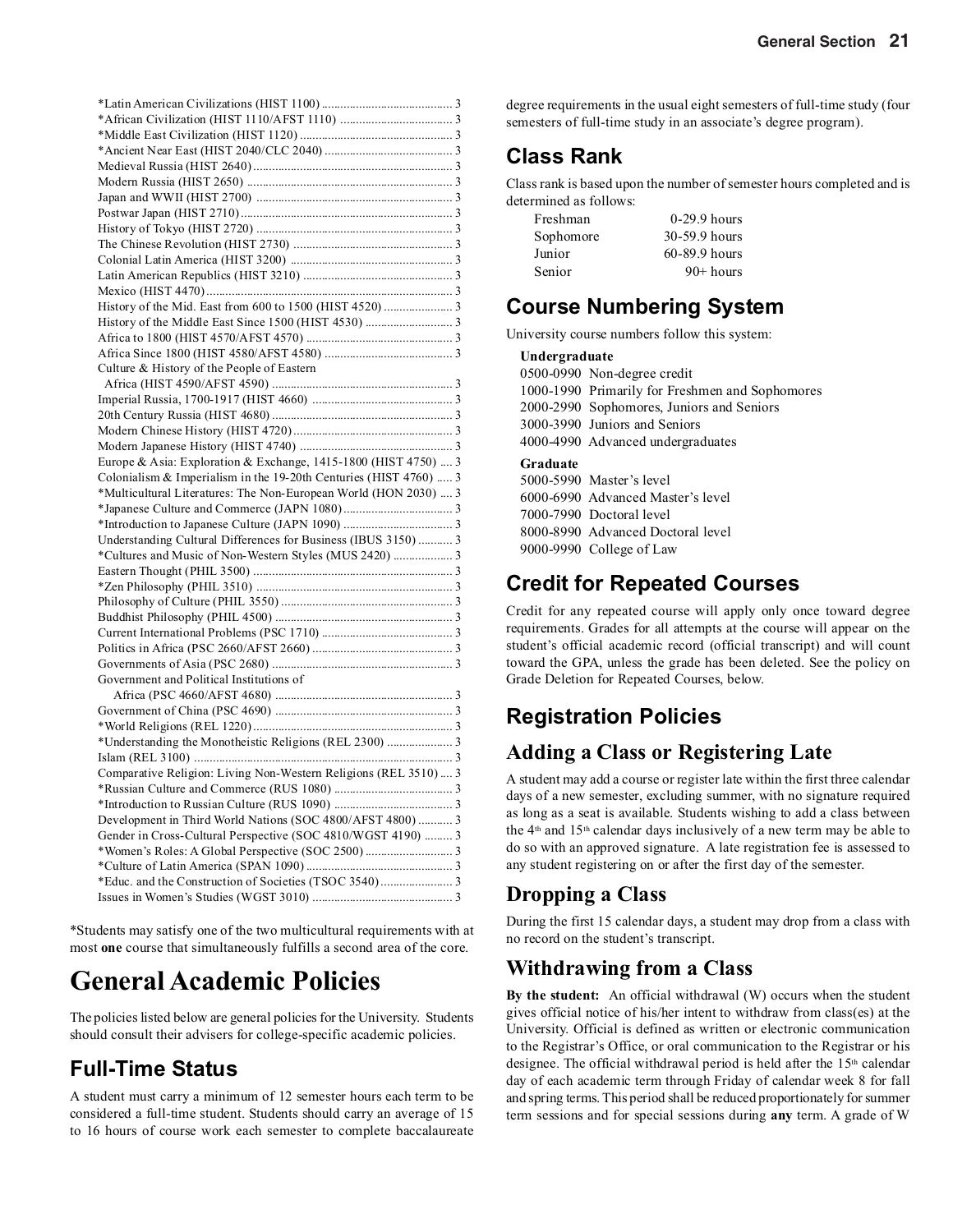will be posted to the student's transcript. **Withdrawn courses reduce a student's enrolled hours, but not the student's financial obligation.**

Withdrawal deadlines will be proportional for special classes that do not meet at the standard start/stop dates of the term, similar to withdrawal deadlines.

Students can pick up a withdrawal petition from the Office of the Registrar Information Counter in Rocket Hall, Room 1100.

The petition should be returned to the Office of the Registrar no later than Friday of the eighth week. The instructor's permission is not required. A grade of W will be posted to the student's transcript. Grade point average is not affected by a withdrawal from class.

**By the instructor:** An instructor may issue a grade of IW (Instructor Withdrawal) to students who register for a class and either never attend or stop attending and fail to withdraw. This grade will be reported by the end of the 10<sup>th</sup> week.

**There is no refund during the withdrawal period. A withdrawal may affect a student's academic progress standing. A grade of W or IW may result in the loss of part or all of a student's financial aid. Withdrawn courses reduce a student's enrolled hours, but not the student's financial obligation.**

**Withdrawing from courses may have an adverse effect on financial aid benefits, scholarships, loan deferments, athletic eligibility, health insurance, veterans benefits, degree requirements or other areas.**

### **Withdrawal (W and IW) Policies**

Colleges may limit the total number of Ws and IWs a student may accumulate. Consult the appropriate college section of this catalog.

### **Academic Course Overload**

A student who wants to enroll for more than 21 semester hours in a semester or 16 total hours during the summer must have a signature from the college dean.

### **Refund Policy**

Policies related to refund of fees for changes of schedule are presented in the University's "Schedule of Classes" for the semester or "The University of Toledo Finance Brochure." The date used to determine eligibility for refund shall be the date the drop transaction is processed. Failure to attend class, giving notice to an instructor, stopping payment on a check that was used to pay fees, or similar unofficial notice to any University office shall not be considered official notice.

The University's refund policy includes provisions to conform to the Higher Education Amendments of 1998 and the "Return of Title IV Funds" regulations published on November 1, 1999.

### **Registration/Scheduling**

Information related to scheduling/registration procedures is described in The University of Toledo's "Schedule of Classes." This schedule is printed for each academic year and for the summer term. Students with disabilities may have priority registration through the Office of Accessibility.

### **Transient Student Status**

University of Toledo students who wish to take course work at another university or college as transient students must receive prior approval from their colleges and complete the "Advanced Approval for Course Work Taken at Another Institution" form.

## **Grading Policies**

### **Grades and Quality Points**

|                |                                                                   | <b>QUALITY POINTS</b> |
|----------------|-------------------------------------------------------------------|-----------------------|
|                |                                                                   | <b>FOR EACH</b>       |
| Grade          | <b>STANDARD</b>                                                   | <b>SEMESTER HOUR</b>  |
| A              | Achievement of outstanding quality  4.00                          |                       |
| $A -$          | Achievement of slightly less than                                 |                       |
|                |                                                                   |                       |
| $B+$           | Achievement of slightly more than high quality  3.33              |                       |
| $\overline{B}$ |                                                                   |                       |
| $B -$          | Achievement of slightly less than high quality  2.67              |                       |
| $C+$           | Work of slightly more than acceptable quality  2.33               |                       |
| $\mathcal{C}$  |                                                                   |                       |
| $C-$           | Work of slightly less than acceptable quality  1.67               |                       |
| $D+$           |                                                                   |                       |
| D              |                                                                   |                       |
| $D-$           |                                                                   |                       |
| <b>PS</b>      | Pass (selected courses only); equivalent                          |                       |
|                |                                                                   |                       |
| S              | professional courses only)                                        |                       |
| F              |                                                                   |                       |
| IN             |                                                                   |                       |
| <b>PR</b>      |                                                                   |                       |
| W              |                                                                   |                       |
| <b>IW</b>      |                                                                   | $\ast$                |
| U              | Unsatisfactory (no credit; hours calculated  0.00                 |                       |
|                | into grade point average; graduate and professional courses only) |                       |
| NC             | of $C$ -, $D$ +, $D$ , $D$ - or $F$ .                             |                       |

*\* No effect on grade point average*

## **The Grade of Incomplete (IN)**

This grade of IN is assigned only in extraordinary cases when unexpected conditions prevent the student from completing the requirements of the course within the term of enrollment. The student must complete the required work before the end of the following semester in which the grade is received (excluding summers); otherwise the grade will be converted to a grade of F by the Office of the Registrar. The student may initiate a request for an additional semester to complete the work for the grade (excluding summers). The extension is granted upon the approval of the faculty member and the associate dean of the college offering the course. **The incomplete grade will not be considered in computing the student's grade point average.**

### **The Grade of Progress (PR)**

For master's and doctoral theses and dissertations, for undergraduate individual-study courses, and for special projects at the undergraduate and graduate levels that may not be completed at the end of a particular grading period, the grade of PR may be given to denote work in progress.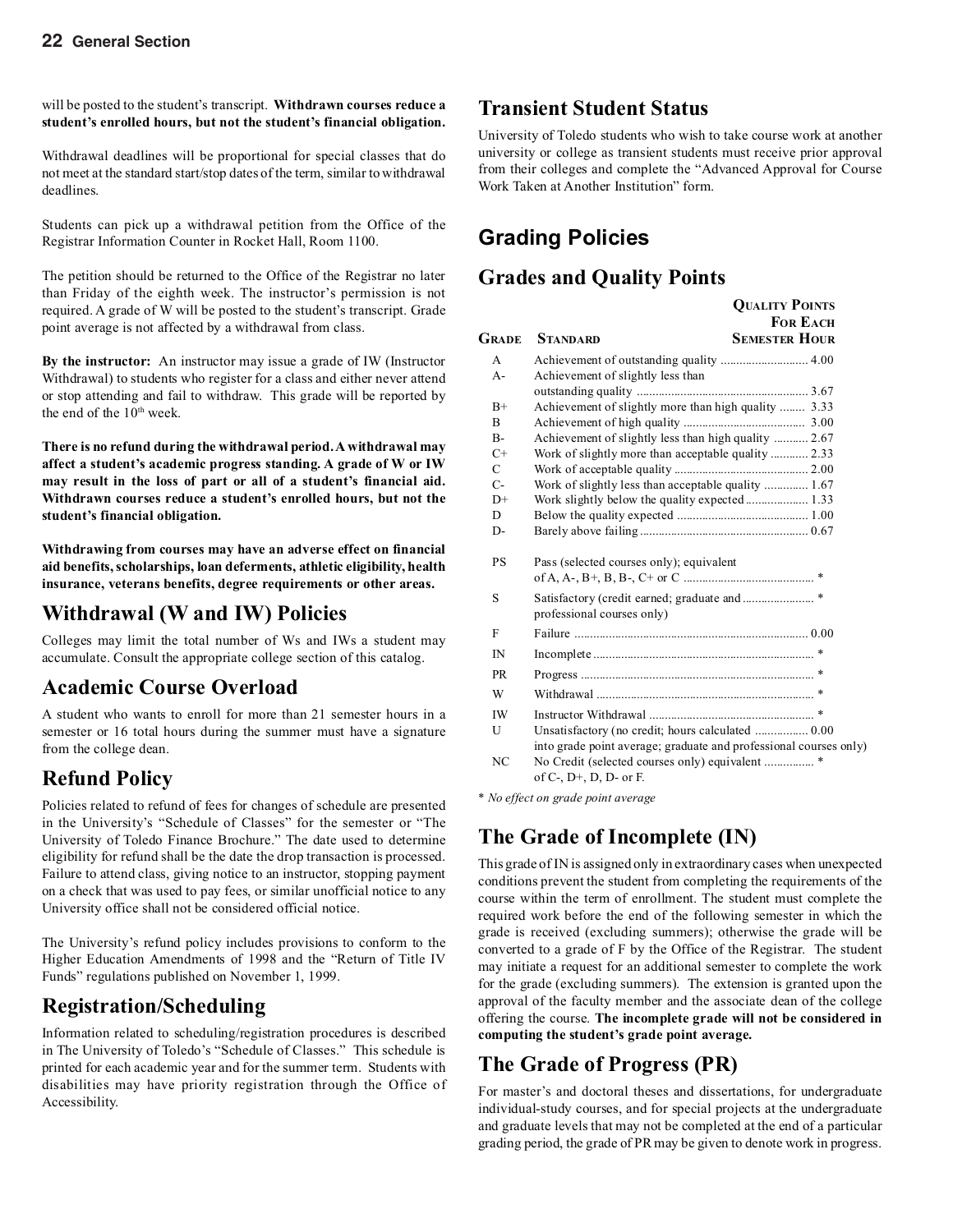It will not be considered in computing the grade point average. Except in certain cases involving graduate students graduating with a master's degree, the grade of PR must be removed from the student's record before the student may graduate.

### **The Audit Grade Option (AU)**

The notation AU appears on the student's record when he or she enrolls in a course for audit. AU is not a grade and no credit is granted. An auditor is not required to complete assignments or tests, nor is the instructor required to grade any of the student's work in the course. The student must declare this option by the 15th calendar day of the term. **A student taking a course not for credit pays the same as a course being taken for credit. Financial Aid does not pay for audited courses.**

### **Pass/No Credit (PS/NC) Grade Option**

Students may elect to enroll in certain undergraduate courses for Pass/ No Credit rather than an A-F grade. Students must complete a petition to take a class Pass/No Credit and obtain the approval of their college before the end of the 15th calendar day of the term. Grades of C or better will be changed to PS, and grades of C-, D+, D, D- and F will be changed to NC. The grades of PS and NC do not affect the grade point average. Students should consult their college regarding any limitations that may exist for this option. Undecided students enrolled in the Student Success Center, as a general rule, should not elect Pass/No Credit grading.

### **Grade Changes**

- A. IN or PR to a letter grade: After work is completed, the instructor will complete a change of grade form and forward it to the Office of the Registrar.
- B. All letter grade to letter grade changes must be forwarded to the college office for final approval. They are then submitted to the Office of the Registrar.

### **Grade Deletion Policy for Repeated Courses**

Under certain conditions, students who have retaken a course and earned a higher grade may petition to have the first grade excluded from grade point average computation. If the petition is approved, the Office of the Registrar will be notified, and the student's transcript will show the notation Repeat (Excluded from GPA) next to the original course and the notation "R" next to the retaken course.

Credit for any repeated course will apply only once toward degree requirements. Grades for all attempts at the course will appear on the student's official academic record (official transcript) regardless of whether or not the grade has been deleted. All grades, including those for repeated courses, will be included in the determination of eligibility for honors, fellowships, or other distinctions accruing on the basis of GPA. A copy of the approved petition will become part of the student's permanent record file.

A student may petition to have F, D-, D, D+ and C- grades deleted from GPA computation under the following conditions:

- 1. The repeated course must be completed prior to the granting of the first bachelor's degree and the grade deletion petition submitted not later than one semester after graduation.
- 2. Before petitioning, a student must have retaken the same course (or the renumbered substitute for that course) in the same department at The University of Toledo and earned at least a C (2.0) grade.
- 3. No more than a total of 12 semester hours or the equivalent of 16 quarter hours of course work may be deleted from the student's transcript. A college may adopt a more stringent requirement.
- 4. This policy applies only to the first recorded grade in a course that a student has repeated.
- 5. Subject to the limitations described above, applications will be approved unless the instructor attests that the grade was given for academic dishonesty.

This policy will apply to all students admitted fall 1997 or later. It does not apply to graduate studies.

### **Grade Point Average (GPA)**

A student's cumulative grade point average is computed by dividing the total number of quality hours into the total number of quality points earned including F grades for all repeated courses that have not been approved for deletion on the basis of petition by the student. To obtain a degree or certificate in an undergraduate program, the student must have the proper number of credit hours in the courses required for the degree and a cumulative grade point average of at least 2.0. Grade point average requirements may be higher in certain colleges and in certain majors; this information is available in the individual college listings.

### **Higher Education Grade Point Average**

A student's higher education (overall) grade point average includes all course work taken at all institutions of higher education, including the UT grade point average (unadjusted by Grade Deletions or the Academic Forgiveness Policy). The higher education GPA will be used for purposes of determining eligibility for University, collegial, departmental, or professional honors or other recognition based upon the student's undergraduate academic career and record of academic performance.

# **Academic Forgiveness Policy**

Under certain conditions, an undergraduate student who reenrolls in The University of Toledo after an absence from the University (or any academic institution of higher education) is permitted the opportunity to have his/her academic standing calculated from the point of readmission. Once the student has demonstrated the ability to sustain a satisfactory level of academic performance, all grades of C-, D+, D, D, F, E, P and WF are forfeited. Grades of A, A-, B+, B, B-, C+, C and PS only will be counted for credit. The returning student is eligible to petition for the Academic Forgiveness Policy if one of the following criteria is met:

- 1. Former students who have not been enrolled at UT or any other accredited academic institution of higher learning for a period of at least two calendar years, during which time the student has a documented enlistment in the U.S. Armed Forces.
- 2. Former students who have not been enrolled at UT or any other accredited academic institution of higher learning for a period of at least three calendar years.

Students who would be eligible for academic forgiveness will follow the established procedures for readmission. Upon completion of 24 semester hours of graded academic course work in a bachelor's degree program, or 16 semester hours of graded academic course work in an associate's degree program and a minimum time of two semesters as well as a minimum grade point average of 2.5 in courses since readmission, the student may elect to apply for academic forgiveness by submitting a written petition to the dean of the college.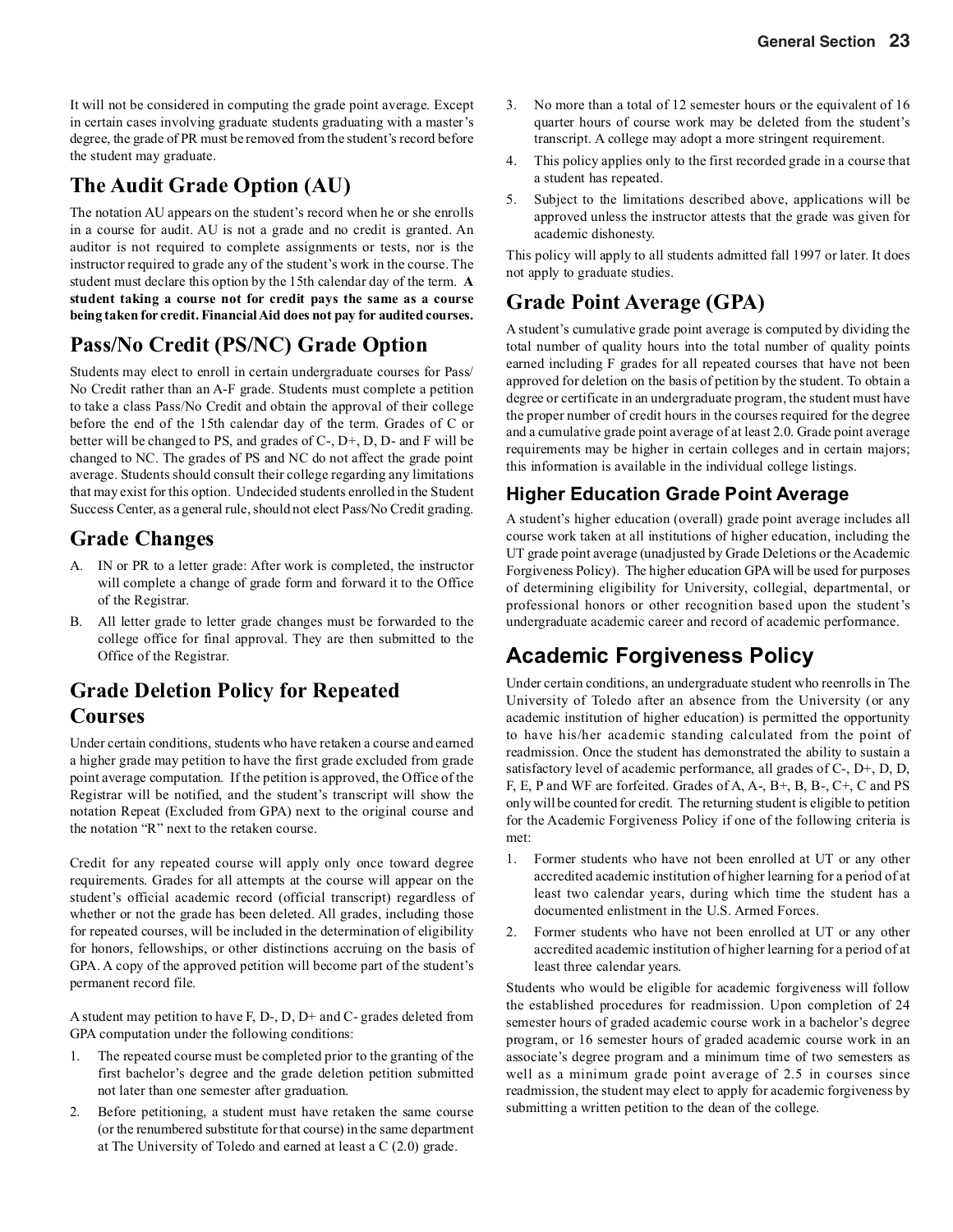If the dean grants academic forgiveness, the following procedures will be applied:

- 1. The previous grade point average is deleted.
- 2. Credits from all courses taken during the previous enrollment at UT with a grade of C- or lower are removed (although the grades are retained on the academic transcript with the notation "Academic Forgiveness Policy").
- 3. Credits for all courses taken during the previous enrollment at UT with a grade of C or better as well as PS only will be counted for credit.
- 4. All calculations of quality hours, quality points and cumulative GPA will be adjusted.

The Academic Forgiveness Policy applies to all grades, including those taken on a pass-fail basis, earned during the previous enrollment period at UT. If a student received a grade of C-, D+, D or D- during the previous enrollment period for a course that is required in the degree program that the student is pursuing, the student must either retake the course or the dean of the college must approve a suitable substitution.

Under provisions of the Academic Forgiveness Policy, a student must be reenrolled at UT for a minimum of 32 semester hours before graduation.

Grades from all courses ever taken at UT and the resulting GPA (unadjusted by the Academic Forgiveness Policy) will be used for purposes of determining eligibility for University, collegial, departmental or professional honors or other recognition based upon the student's undergraduate academic career and record of academic performance.

A student may petition for the application of the Academic Forgiveness Policy to his/her record only one time in his/her career at UT. This policy is only available for undergraduate course work taken at UT and only for undergraduate students earning a first undergraduate degree. Students may not petition for grade deletions under the University's Grade Deletion Policy after they have used the Academic Forgiveness Policy. **Note:** This policy does not apply to graduate studies.

# **Medical Withdrawal Policy**

The purpose of this policy is to assist students who wish to drop or withdraw from classes for medical reasons.

- 1. A Medical Drop/Withdrawal request from students will be granted in the event of catastrophic/serious illnesses, injuries or conditions that seriously impair and/or incapacitate the student and the student's ability to attend classes. *Approved medical drops/withdrawals will be at the sole discretion and judgment of the chief of medicine at the Student Medical Center, and when fitting, in consultation with the appropriate college dean.* To maintain the student's confidentiality, a release of information form will be obtained from the student prior to the Student Medical Center contacting the college dean.
- 2. Students are advised to contact the Student Medical Center within ten (10) calendar days from the onset of the condition that necessitates absence from class. Requests will be considered up through the last day of classes within the semester in question.
- 3. Relevant information is needed in order to process a request for a Medical Drop/Withdrawal. Each applicant will be given the necessary forms, which request demographic information and clinical documentation, such as the date of the onset of illness or

injury, diagnosis, hospitalization dates, treatment received and the prognosis.

- 4. Following thorough review of this documentation, a recommendation will be made and the student will be notified by mail within three days concerning the decision. Appropriate University offices will be notified by the Student Medical Center in cases of approval, i.e., Registrar's Office and college dean. Please note that an approved medical drop/withdrawal will affect **all** of the student's grades. Completed modular/flex classes (8 week sessions), if completed, will not be affected.
- 5. Students for whom the date of onset occurs during the first 15 calendar days of the semester term will be eligible for a 90 percent refund. After the 15th calendar day of the semester and up until the end of the 10th week, a 60 percent refund will be granted for any approved medical drop. No refund in tuition will be granted for a date of onset beyond the 10th week. Note: Refund requests for financial aid recipients will be granted on a case-by-case basis depending upon financial aid stipulations.
- 6. If a Medical Drop/Withdrawal is approved, reenrollment to the University of Toledo must be approved by the chief of medicine, prior to registering for subsequent classes. It is requested that the student contact the Student Medical Center at minimum one week prior to registration. The following documentation is required from the student's attending physician or psychiatrist:
	- Any limitations or restrictions imposed on the student
	- Date the student may resume classes

**Note:** The chief of medicine may request further evaluation of the student's condition prior to making a reenrollment decision.

7. In the event of a denied medical drop, the student may appeal within seven calendar days of the date of denial to the director of the Student Health Services. A review committee consisting of the Student Health Services' director, chief of medicine, and counseling coordinator, a representative from the dean of students, and a member of the college dean's office will meet and a recommendation will be made. The student will be contacted with the appeal decision within 20 calendar days of the request.

### **Academic Probation**

- 1. A student whose cumulative grade point average is less than 2.0 is automatically placed on probation until a 2.0 cumulative grade point average is achieved. In the College of Engineering, a student earning a 1.5 average in any semester regardless of his or her cumulative grade point average will be placed on probation. In the College of Pharmacy, any student who fails to achieve a semester or cumulative GPA of 2.0 or greater at the end of any semester will automatically be placed on probation.
- 2. As long as a student remains on academic probation, enrollment restrictions may be imposed by the student's college.

## **Academic Suspension**

Students may be suspended from the University if they fail to maintain the required cumulative grade point average. A student under academic suspension will be dropped from the University for a period of at least one semester following the semester in which the student qualifies for suspension. Students should refer to the statements of colleges and centers for information regarding the specific policies and grade point averages. A cumulative grade point average on attempting specific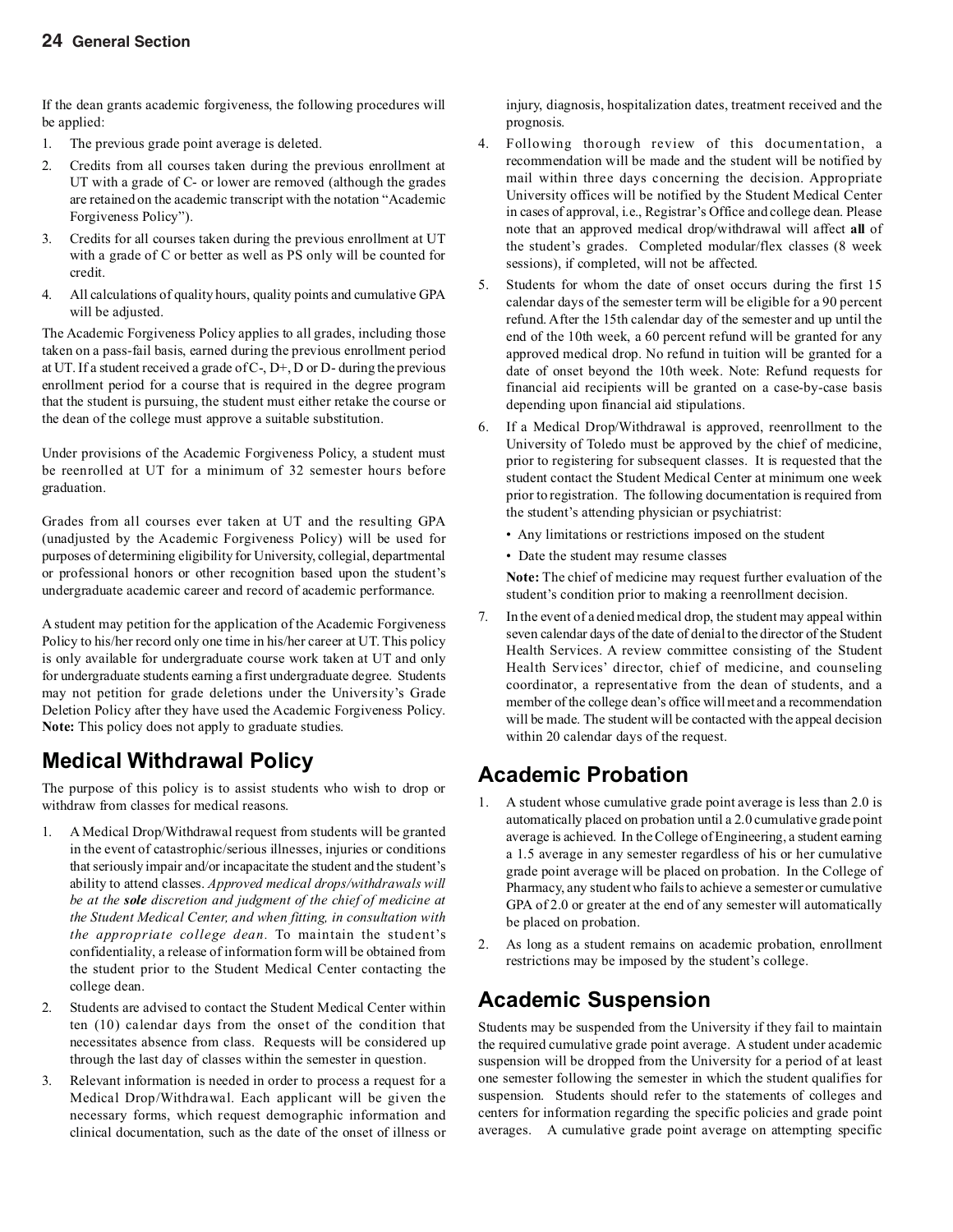levels of course work defined in items 1-6 below qualifies the student for suspension.

- 1. less than 1.0 after attempting 10-19 semester hours
- 2. less than 1.5 after attempting 20-29 semester hours
- 3. less than 1.7 after attempting 30-39 semester hours
- 4. less than 1.8 after attempting 40-49 semester hours
- 5. less than 1.9 after attempting 50-59 semester hours
- 6. less than 2.0 after attempting 60 semester hours

Each college and the Student Success Center will set its own conditions for readmission. After accumulating 60 credit hours without suspension, a student may be suspended if the student falls below a cumulative grade point average of 2.0 for two consecutive semesters.

Consult the probation and suspension policies for each college for more specific information. **The Graduate School and the colleges of Engineering and Pharmacy have separate and distinct policies from the other colleges.**

## **Policy Statement on Academic Dishonesty**

Academic dishonesty will not be tolerated. Among the aims of education are the acquisition of knowledge and development of the skills necessary for success in any profession. Activities inconsistent with these aims will not be permitted. Students are responsible for knowing what constitutes academic dishonesty. If students are uncertain about what constitutes plagiarism or cheating they should seek the instructor's advice. Examples of academic dishonesty include, but are not limited to:

- 1. Plagiarizing or representing the words, ideas or information of another person as one's own and not offering proper documentation;
- 2. Giving or receiving, prior to an examination, any unauthorized information concerning the content of that examination;
- 3. Referring to or displaying any unauthorized materials inside or outside of the examination room during the course of an examination;
- 4. Communicating during an examination in any manner with any unauthorized person concerning the examination or any part of it;
- 5. Giving or receiving substantive aid during the course of an examination;
- 6. Commencing an examination before the stipulated time or continuing to work on an examination after the announced conclusion of the examination period;
- 7. Taking, converting, concealing, defacing, damaging or destroying any property related to the preparation or completion of assignments, research or examination;
- 8. Submitting the same written work to fulfill the requirements for more than one course.

While academic integrity is particularly the responsibility of the student, the faculty members also have a responsibility. Assignments and tests should be constructed and proctored so as to discourage academic dishonesty. Faculty members are expected to inform their students explicitly as to what materials and procedures are authorized for use in the preparation of assignments or in examinations (e.g., the use of calculator, computer, text materials, etc.). Should cases of academic

dishonesty be found among students, the instructor may choose to counsel the student, or the following sanctions may be imposed:

- 1. The student may be assigned an F for the work in question.
- 2. The student may be assigned an F for the course. In this case the instructor should inform the dean and the student of this action. The dean will make certain that the student receives the F grade and is not permitted to withdraw from the course.
- 3. The student may be placed on probation or suspended for some definite period of time, dismissed or expelled by the dean if either the seriousness of the offense or a record of repeated offenses warrants it. A notation that such a sanction has been imposed will be made part of the student's permanent record. It is expected that the dean will consult with the instructor and the student in making such a judgment, and that the dean will notify the student of the sanction imposed and of the appeals procedure.

A student found to be academically dishonest by a faculty member may appeal according to procedures approved by the respective colleges. The procedures for making a final appeal to the Student Grievance Committee may be found in the Student Handbook.

### **Honors**

### **Graduation with Honors**

Baccalaureate students graduate with scholastic distinction on the basis of the higher education (overall) grade point averages. The higher education grade point average includes all course work taken at all institutions of higher education, including the UT grade point average (unadjusted by Grade Deletions or the Academic Forgiveness Policy). These averages and the citation they merit on the student's degree are as follows: 3.3, cum laude; 3.6, magna cum laude; 3.9, summa cum laude. Students must have 80 percent of their course work on the regular grading system minus any credits earned in courses where the student has no choice in receiving a PS/NC grade to qualify for honors.

Students graduating with an associate's degree will receive a scholastic distinction of "High Scholarship" if their overall grade point average is a 3.3 or higher.

Transfer students should note that The University of Toledo will include all course work taken at all institutions of higher education in the calculation to determine if a student will graduate with honors. All college course work ever taken is computed in determining eligibility for graduation with honors, although no student will be awarded a level of honors above that indicated by The University of Toledo cumulative GPA.

**Note:** The University of Toledo requires a minimum of 30 semester hours of standard letter graded courses from UT in order to qualify for graduation with honors.

### **President's List**

Each semester, except summer, full-time undergraduate students (12 or more quality hours, graded A through F) earning a 4.0 GPA are selected for recognition by being named to the President's List. Because of the co-op programs, full-time students in the College of Engineering will be eligible for the President's List during the summer term.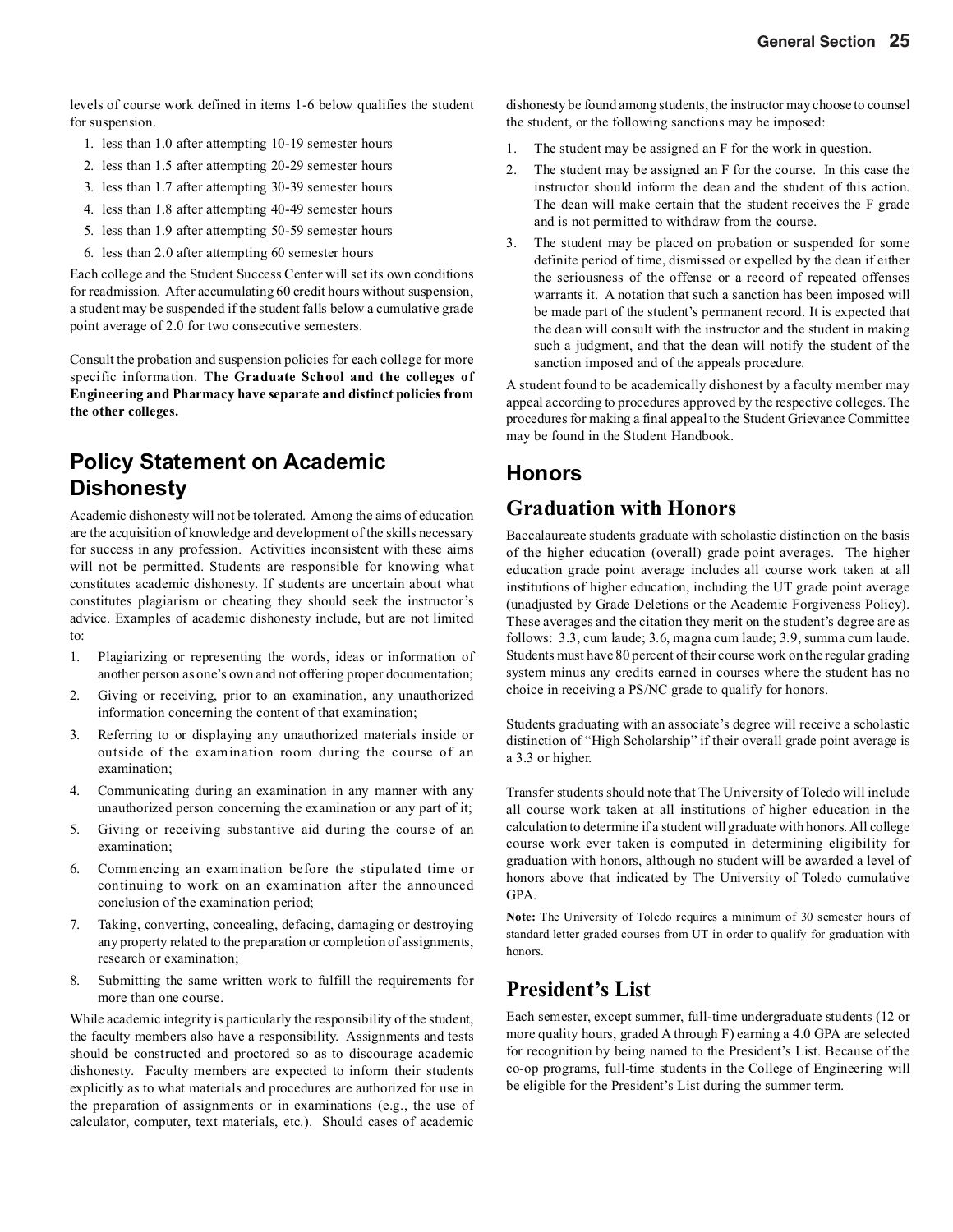### **Dean's List**

Each semester, except summer, full-time undergraduate students (12 or more quality hours, graded A through F) earning a 3.5 or above GPA are selected for recognition by being named to the Dean's List. Because of the co-op programs, full-time students in the College of Engineering will be eligible for the Dean's List during the summer term.

## **Dean's Recognition List**

The Dean's Recognition List is used to recognize part-time students for academic excellence. This recognition will occur in the summer for the previous academic year's performance. For this distinction a student must:

- 1. be enrolled for both semesters of an academic year and complete a total of 9 to 22 hours graded A through F between the two semesters;
- 2. be a part-time student for the academic year; and
- 3. earn a cumulative GPA of 3.5 or better for each semester.

*Please refer to the individual college sections for more specific information on scholastic distinction.*

# **General Undergraduate Degree Requirements**

## **Earned Hours Required for a Degree**

The University of Toledo requires a student to earn a minimum of 60 semester hours to be awarded an associate's degree and a minimum of 124 semester hours to be awarded a bachelor's degree. Some colleges/ programs require that more than the minimum of 60-124 hours be earned. In addition, a student must have a cumulative University of Toledo GPA of at least 2.0 in order to qualify for graduation. For specific information, consult the individual college sections of this catalog. Earned hours are those hours that each college of the University counts toward fulfilling specific degree program requirements. Hours counted toward degree requirements may vary depending on the college/degree program a student enrolls in and is pursuing.

## **Residency Requirement for a Degree**

Every college of The University of Toledo requires a student to earn a specific number of hours as a University of Toledo student. Some colleges require a specific number of hours be taken as a student registered in that college. In addition, residency hours may be required to be earned in specific classes, specific programs and/or in specific semesters prior to the proposed semester when the student plans to graduate.

# **Graduation Application Process**

When a student nears the completion of a degree program, there are two actions that must be taken.

- 1. The student must complete the following steps **no later than** the  $11<sup>th</sup>$  week of the fall semester for spring graduation and the  $11<sup>th</sup>$ week of the spring semester for summer or fall graduation:
	- a. Complete the "Application for Graduation" (available from the Registrar's Office, the Bursar's Office and from college offices).
	- b. Pay the required, nonrefundable fee at the Office of the Bursar.
	- c. File the application with the Office of the Registrar.

Students who do not graduate the semester for which they applied to graduate, but anticipate degree completion the following semester, must reapply and pay the nonrefundable fee

**no later than** the 15<sup>th</sup> day of the next semester in which they expect to graduate.

**If you fail to apply for graduation, your graduation date will be postponed.**

2. The student must request an academic evaluation that lists any remaining requirement to be completed before the student can be awarded a diploma. Please contact your college office to arrange this academic evaluation.

## **Dual Degrees**

Students may earn more than one bachelor's degree or associate's degree, or a bachelor's and associate's degree concurrently. Students interested in earning two or more degrees simultaneously should consult the colleges from which they wish to earn the degrees for specific rules and requirements. Policies related to fee assessment for dual degrees are presented in the "The University of Toledo Finance Brochure."

# **Student Support Services**

## **Office of Accessibility**

| Room 1201, Health and Human Services Building,                      |
|---------------------------------------------------------------------|
| Bancroft campus                                                     |
| Bancroft campus: 419.530.4981; TDD: 419.530.2612                    |
| Web address: http://www.student-services.utoledo.edu/accessibility/ |
|                                                                     |

For students with disabilities, the Office of Accessibility offers assistance and a variety of services in compliance with Section 504 of the Rehabilitation Act of 1973 and the Americans with Disabilities Act. The University of Toledo provides aids such as note taker services, enlargement of materials, oral/sign language interpreters, Braille transcription, special examination procedures, secondary academic advising, electronic text (e-text) and barrier removal assistance.

# **Apple Tree Nursery School**

Phone: Bancroft campus: 419.530.1071, Scott Park campus: 419.530.3101

Web address: http://www.student-services.utoledo.edu/appletree/

The Apple Tree Nursery School provides quality early care and education for children of University students, faculty and staff. It is accredited by the National Academy of Early Childhood Programs and is licensed through the state of Ohio. The school is open daily from 7:30 a.m. until 5:30 p.m., with part-time and full-time care available for preschoolers and full-time care for infants, toddlers and kindergartners.

### **Career Services**

| Location: | 1532 Student Union                                           |
|-----------|--------------------------------------------------------------|
| Phone:    | 419.530.4341                                                 |
|           | Web address: http://www.student-services.utoledo.edu/career/ |

Career Services provides comprehensive career planning services for students and alumni of the University. The professional staff will assist all UT students and alumni to help them clarify and implement their academic and career goals. Career Services offers individual counseling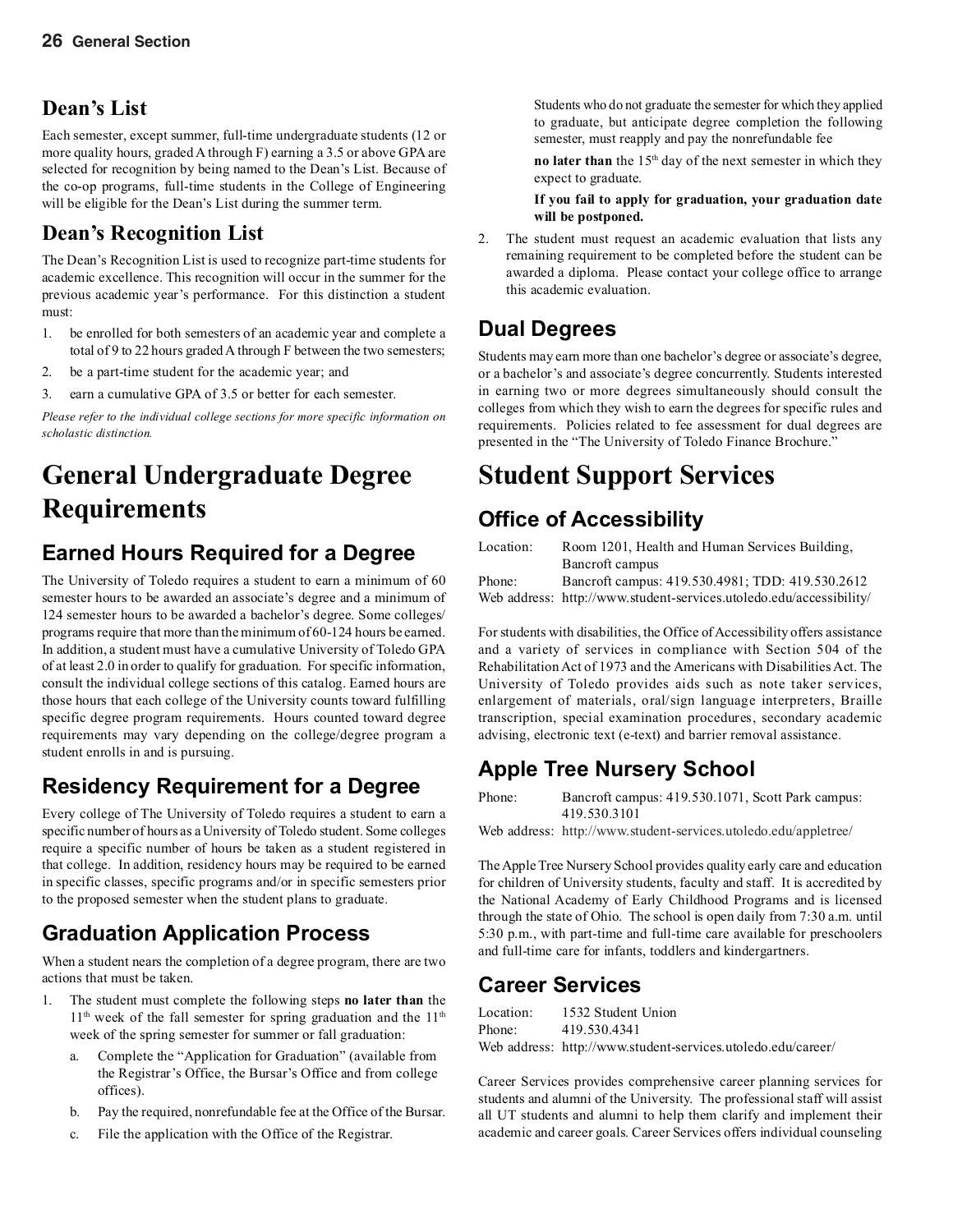appointments, personality and occupational interest inventories, classroom presentations and workshops on the career exploration and job hunting processes, job fairs, online job listings for part-time student employment, internship, and permanent career opportunities; on-campus interviewing; and the Career Information Center with current reference materials and computers.

Any student who needs assistance selecting an academic major or related career option is encouraged to schedule a counseling appointment or participate in a career development program. At the end of the junior year, it is recommended that students attend career search workshops and job fairs and register for on-campus recruiting.

### **University Counseling Center**

Locations: 1007 Gillham Hall; Student Medical Center Phone: Gillham Hall: 419.530.2426, Student Medical Center: 419.530.3490

Web address: http://www.student-services.utoledo.edu/healthservices/ counseling/

The University Counseling Center provides individual, couples and group counseling to students in order to help them to deal effectively with situations that arise in their lives. The center also offers outreach services to University students, faculty and staff, training opportunities for predoctoral-level psychology graduate students and the services of a consulting psychiatrist.

### **Catharine S. Eberly Center for Women**

Location: Room 0168 Tucker Hall Phone: 419.530.8570 Web address: http://www.student-services.utoledo.edu/eberly/

The purpose of the Catharine S. Eberly Center for Women is to serve the women of the University and the larger Toledo communities by advocating for women's equity in education, work and health. Founded in 1978, the center was renamed in 1980 in honor of Catharine S. Eberly, who helped to establish the center and who served with distinction as a trustee of The University of Toledo from 1974 - 1979.

### **Health and Wellness Services**

Location: Student Medical Center Phone: 419.530.3451 Web address: http://www.shs.utoledo.edu

Health and Wellness professionals care for students' medical, psychological and health educational needs. The highly trained and experienced staff offers students a variety of services, including primary and urgent medical care; women's health care; psychiatric services; laboratory testing; prescription and over-the-counter medication; alcohol and substance abuse programming; sexual assault victim advocacy and educational/prevention programming; free/anonymous HIV/AIDS testing; allergy injections and other immunizations; and student health insurance. There is no office visit fee for registered students. For medical services, charges are assessed for procedures, laboratory work and pharmacy. University Counseling Center services are available at the Student Medical Center and Gillham Hall.

### **Office of International Student Services**

| Location: | 1533 Student Union                                                  |
|-----------|---------------------------------------------------------------------|
| Phone:    | 419.530.4229                                                        |
|           | Web address: http://www.student-services.utoledo.edu/international/ |

The Office of International Student Services (OISS) provides services primarily to the international student population. OISS assists these individuals with new student orientation, location of housing, cultural adjustment, immigration information and personal emergencies. Approximately 1250 international students from over 90 nations attend The University of Toledo.

Within OISS, the American Language Institute (ALI) at The University of Toledo offers intensive English language courses and cultural orientation to individuals and companies. ALI students receive intensive English instruction in academic and test-taking skills essential for success in an American university.

## **Learning Enhancement Center**

| Room 1003 Carlson Library, Bancroft campus;                |
|------------------------------------------------------------|
| Learning Resource Center—2 <sup>nd</sup> floor, Scott Park |
| campus                                                     |
| Bancroft campus: 419.530.2206; Scott Park campus:          |
| 419.530.3105                                               |
| Web address: www.ucollege.utoledo.edu/lac/                 |
| $lec@$ utnet.utoledo.edu                                   |
|                                                            |

Formerly known as the Learning Assistance Center (LAC), the Learning Enhancement Center provides a wide variety of academic support services to students on both the Bancroft and Scott Park campuses. Following are the services:

- free drop-in tutoring for most college subjects
- tutoring by appointment
- testing center for make-up tests, at the instructor's discretion
- workshops on a wide variety of topics, including test taking, test anxiety, and resume writing
- online writing center
- Supplemental Instruction (SI) sessions facilitated by trained student leaders

### **Multicultural Student Center**

| Location: | 2500 Student Union                                                  |
|-----------|---------------------------------------------------------------------|
| Phone:    | 419.530.2261                                                        |
|           | Web address: http://www.student-services.utoledo.edu/multicultural/ |

The mission of the Multicultural Student Center is to create a campus environment for African American, Asian American, Latino American and Native American students that is conducive to learning by providing programs and services that meet the needs of these students. Through its programs and services, the Multicultural Student Center strives to enhance the University's recruitment and retention efforts and to explore the indigenous roots of African American, Asian American, Latino American and Native American students.

While it is the mission of the Multicultural Student Center to address specifically the needs of African American, Asian American, Latino American and Native American students, programs and services are